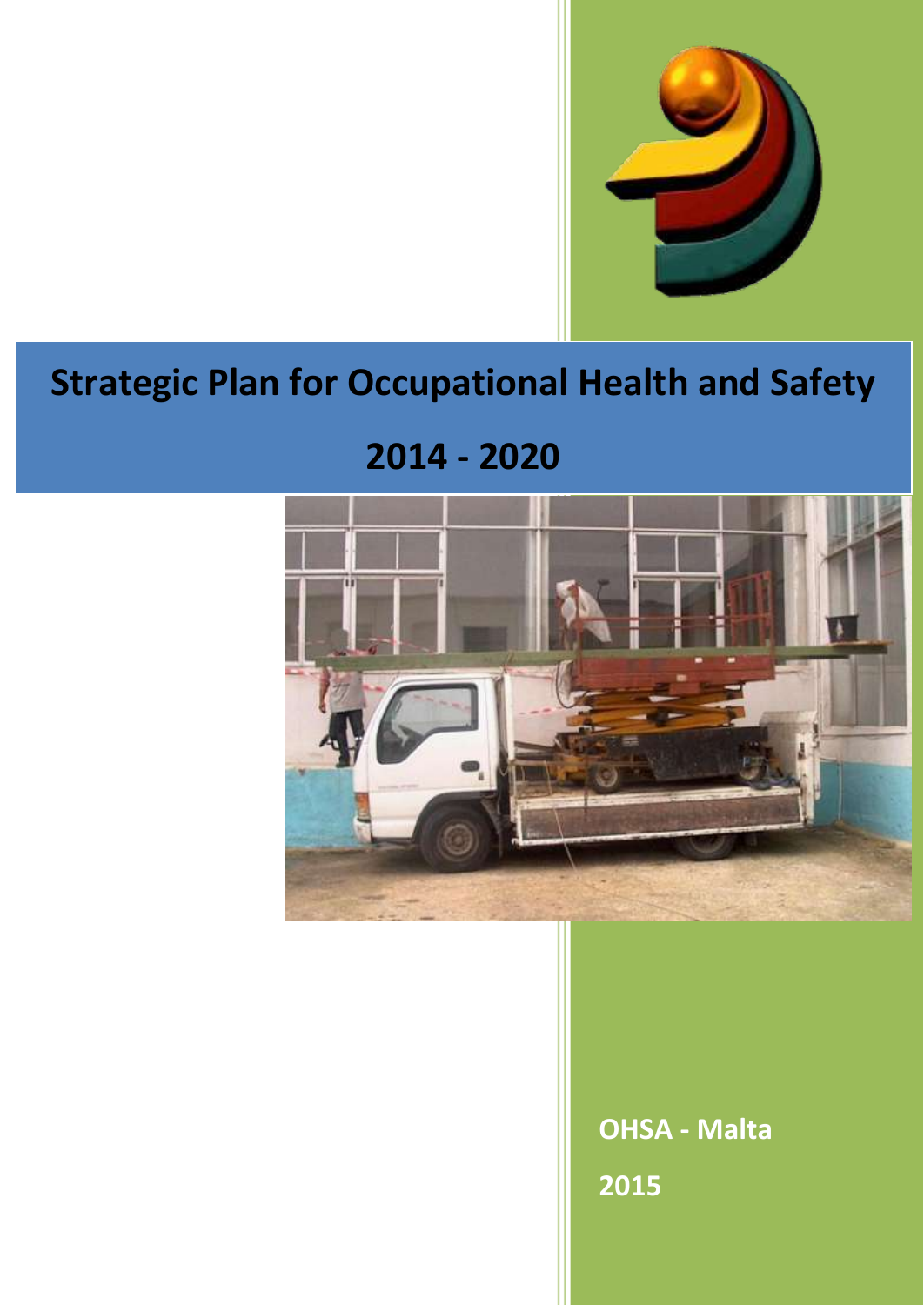|--|--|

## 

| ${\small \begin{array}{c} {\bf{O}BJECTIVE\ 1: LEGISLATION, COMPLIANCE AND ENFORCEMENT} \end{array}} {\small \begin{array}{c} {\bf{D}esired\ Outcomes} \end{array}} {\small \begin{array}{c} {\bf{D}esired\ Outcomes} \end{array}} {\small \begin{array}{c} {\bf{D}esired\ Outcomes} \end{array}} {\small \begin{array}{c} {\bf{D}esired\ Outcomes} \end{array}} {\small \begin{array}{c} {\bf{D}esired\ Outcomes} \end{array}} {\small \begin{array}{c} {\bf{D}esired\ Outcomes} \end{array}} {\small \begin{array}{c} {\bf{D}esired\ Outcomes} \end{array}} {\small \$ |  |
|-------------------------------------------------------------------------------------------------------------------------------------------------------------------------------------------------------------------------------------------------------------------------------------------------------------------------------------------------------------------------------------------------------------------------------------------------------------------------------------------------------------------------------------------------------------------------|--|
|                                                                                                                                                                                                                                                                                                                                                                                                                                                                                                                                                                         |  |
|                                                                                                                                                                                                                                                                                                                                                                                                                                                                                                                                                                         |  |
|                                                                                                                                                                                                                                                                                                                                                                                                                                                                                                                                                                         |  |
|                                                                                                                                                                                                                                                                                                                                                                                                                                                                                                                                                                         |  |
|                                                                                                                                                                                                                                                                                                                                                                                                                                                                                                                                                                         |  |
|                                                                                                                                                                                                                                                                                                                                                                                                                                                                                                                                                                         |  |
|                                                                                                                                                                                                                                                                                                                                                                                                                                                                                                                                                                         |  |
|                                                                                                                                                                                                                                                                                                                                                                                                                                                                                                                                                                         |  |
|                                                                                                                                                                                                                                                                                                                                                                                                                                                                                                                                                                         |  |
|                                                                                                                                                                                                                                                                                                                                                                                                                                                                                                                                                                         |  |
|                                                                                                                                                                                                                                                                                                                                                                                                                                                                                                                                                                         |  |
|                                                                                                                                                                                                                                                                                                                                                                                                                                                                                                                                                                         |  |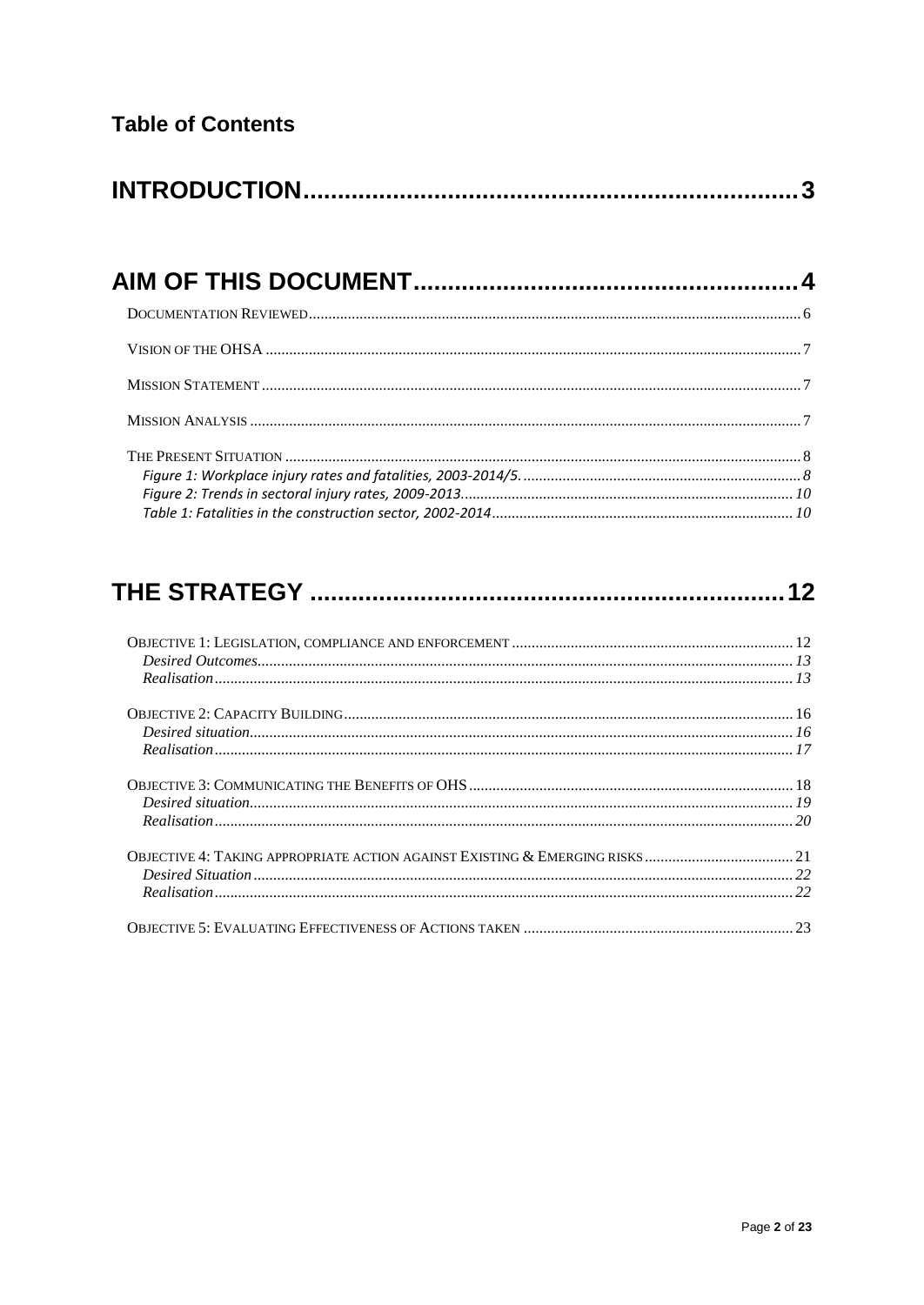## <span id="page-2-0"></span>**Introduction**

OHSA is presenting this strategic plan in order to publicly state its long term plans to continue improving the prevailing standards of occupational health and safety in Malta – the plan includes provisions addressing the many stakeholders and duty holders who have a role in achieving adequate standards, including employers, workers and their representative bodies, the self-employed, professional bodies, and others. The prevailing standards can only improve if occupational health and safety is supported by all and becomes an integral part of workplace culture, rather than an afterthought or an add-on component.

**Risk prevention** and **the promotion of healthier and safer working conditions** are key to improving job quality, working conditions, competitiveness and the sustainability of operations. They also contribute to the sustainability of health care and social security systems.

The OHS Authority Act was fully brought into force in January 2002; since then a number of important and significant events have taken place. These events have notably included the establishment of the OHSA itself and the successful completion of a number of projects assisting the Authority to meet the current challenges in the field of occupational health and safety. The initial years have also witnessed an intensive drive to update local legislation as well as build up the capacity of the OHSA through sustained recruitment and training.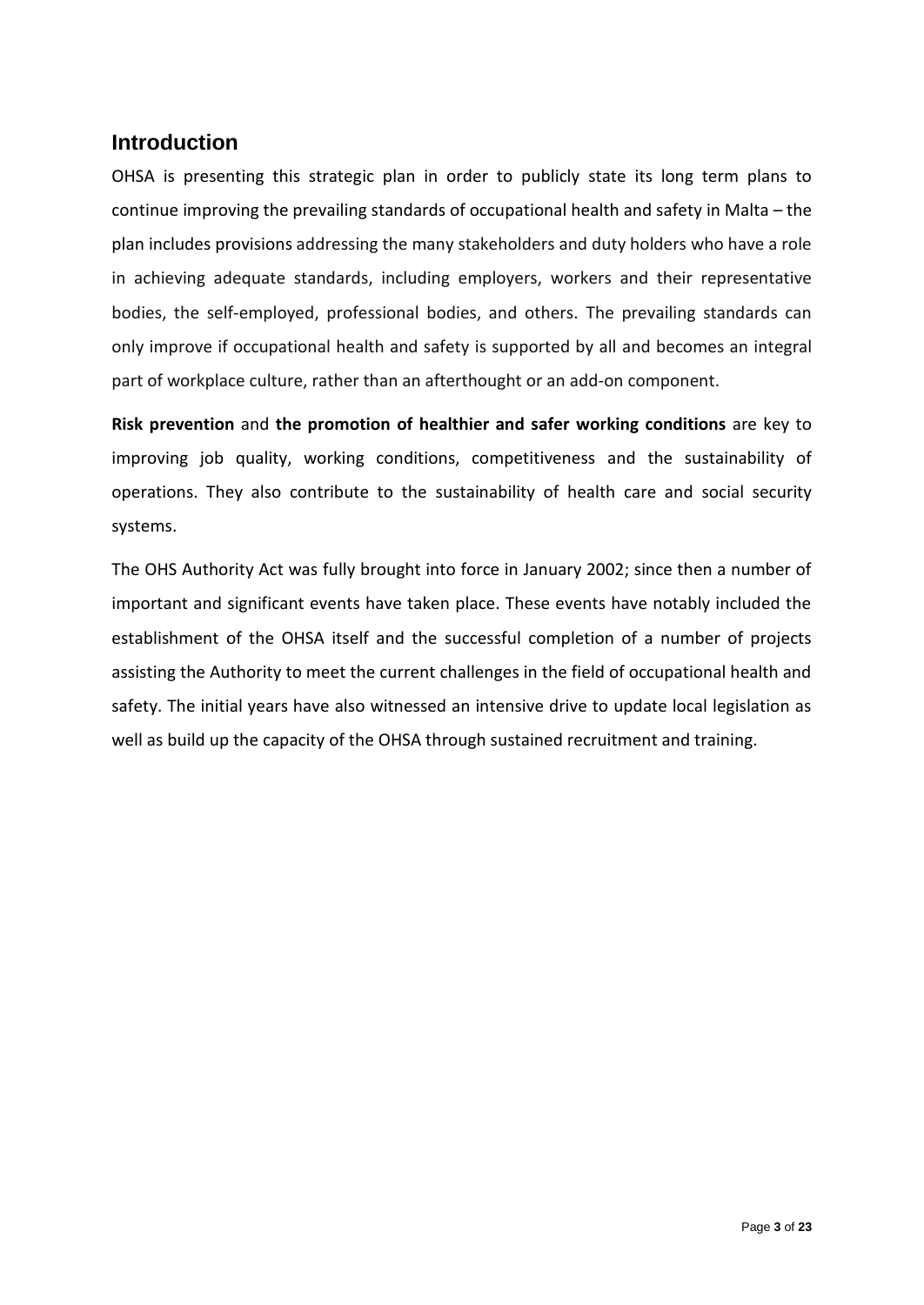## <span id="page-3-0"></span>**Aim of this Document**

Improving working conditions through adequate risk prevention and the promotion of safer and healthier conditions in the workplace are central to economic competitiveness. Research shows that ensuring adequate levels of occupational health and safety has a direct and measurable positive impact on productivity, while contributing to the sustainability of the national social security and health care systems. It has been shown repeatedly that adequate levels of occupational health and safety bring about a reduction in work-related absenteeism; conversely, poor standards at enterprise level affect economic growth and the competitiveness of the businesses concerned.

Preventing workers from suffering serious accidents or occupational diseases and promoting workers' health throughout their working life, allows them to work longer. This therefore contributes to addressing the long-term effects of demographic ageing, in line with the Europe 2020 strategy's objectives for smart, sustainable and inclusive growth.

The National Strategy for Occupational Health and Safety: Consolidating achievements and engaging further commitment, 2007 – 2012, provided focus and gave a national context to the EU strategy for the same period. It also gave direction by identifying a number of key priority areas. A major objective within both the local and the European strategies was a reduction of 25% in the incidence rate of accidents at work. This was achieved mostly through initiatives taken by OHSA-Malta, which included the organisation of a wide range of awareness-raising activities promoting a culture of risk prevention.

This document, which aims to continue building on what has been achieved so far, represents the strategic plan for the Occupational Health & Safety Authority (OHSA) of Malta, until 2020. It is intended to present the intention and direction of OHSA during this period.

The plan starts with the vision and mission of OHSA, translated into a set of strategic objectives that will be addressed during this period. In order to meet these objectives, the plan also proposes a non-exhaustive list of specific initiatives that OHSA intends to take.

This strategic plan for OHSA aims to ensure that it fulfils its responsibilities in the field of occupational health and safety while continuing to instil a sense of responsibility and commitment from stakeholders and duty holders.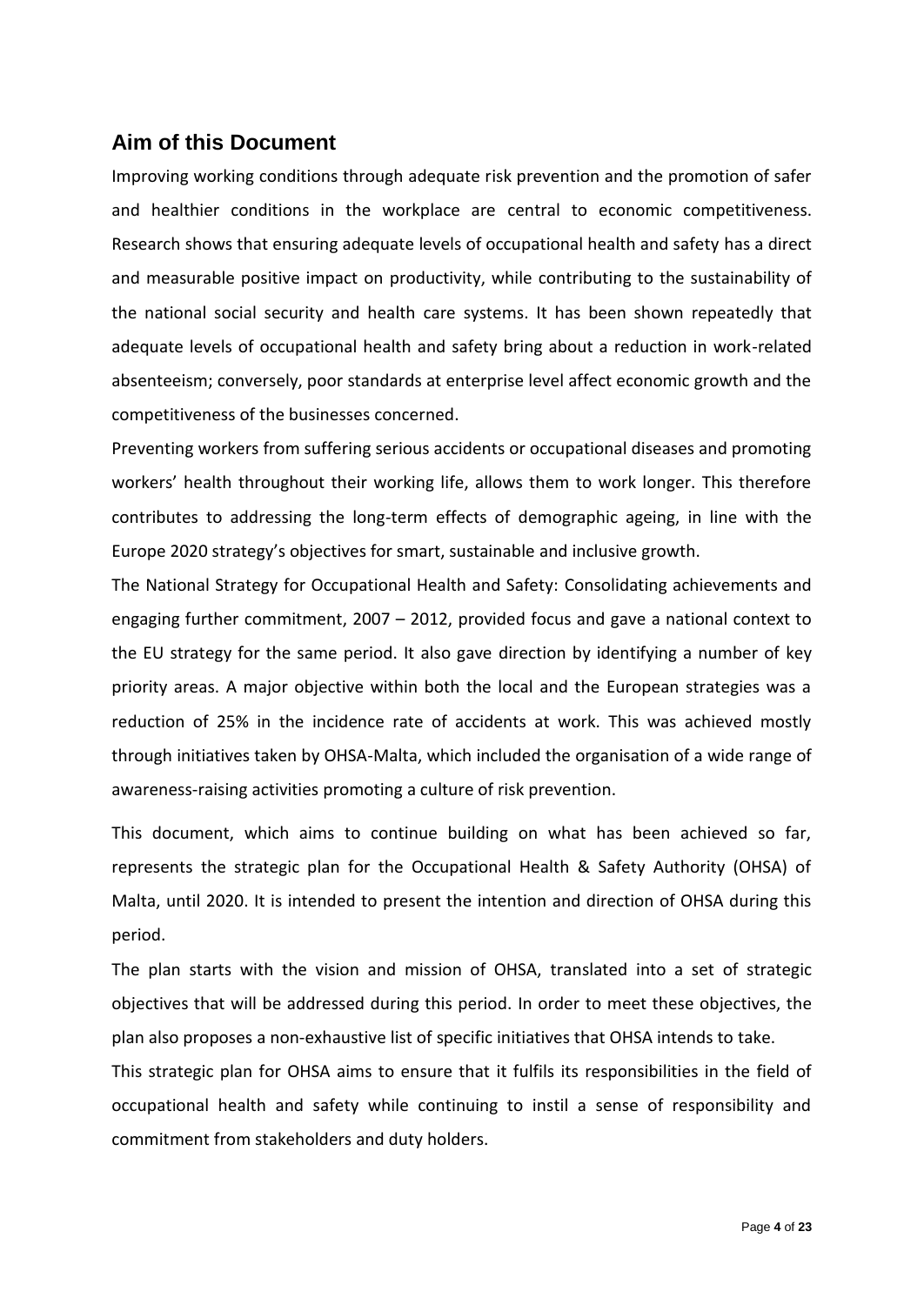Together, action will be taken to continue reducing the risk of accidents and illness in the work place, especially in those sectors, which pose greatest risk. With the involvement of all, the required improvements can be achieved, thus also contributing to economic competitiveness and sustainability.

The key strategic objectives concern primarily the following areas:

- 1. **Legislation, compliance and enforcement:** The continuous development of an effective legislative framework, achieved through the meaningful consultation of all stake holders; the development of a consistent and transparent enforcement process model that ensures compliance with health and safety legislation; the support of duty holders, especially SMEs to help them achieve compliance, including by the dissemination of adequate information and guidance, and the provision of advice to all who require it; soliciting action and initiatives by all duty holders to decrease reliance on OHSA services, while ensuring the competence of services provided by 'external competent persons'.
- 2. **Capacity building:** The development of the Authority's human resources through recruitment and training, and the availability of information and tools to assist OHS Officers and other employees of the Authority.
- 3. **Communicating the benefits of ohs:** seeking partnerships with all stakeholders so as to develop a preventive culture that encourages holistic approaches towards healthy lifestyles; increasing the level of awareness regarding the benefits of adequate health and safety levels; disseminating information on the evaluation of risks and their control; promoting and carrying out training.
- 4. **Taking appropriate action against existing and emerging risks:** Fostering and promoting action against both traditional risks and emerging ones, based on appropriate research; improving the quality of service provided by occupational health service providers, and improving the effectiveness of health surveillance.
- 5. **Evaluating effectiveness of actions taken:** Actions will be assessed against KPIs determined or adopted by the Authority, whilst ensuring the efficiency of all services provided.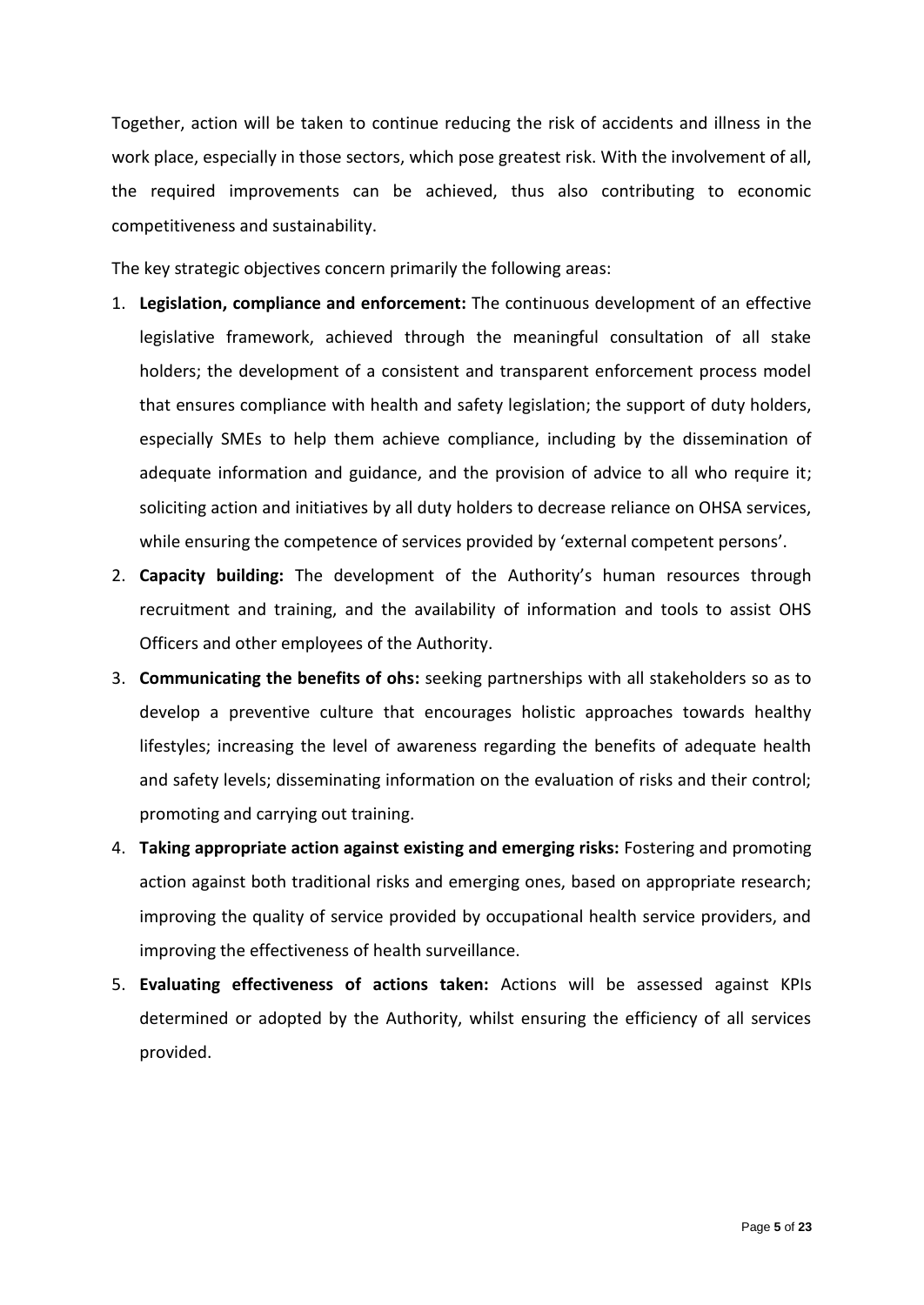## <span id="page-5-0"></span>*Documentation Reviewed*

The development of this document involved the review and consideration of a number of documents, namely:-

- 1. Communication from the Commission to the European Parliament, the Council, the European Economic and Social Committee and the Committee of the Regions on an EU Strategic Framework on Health and Safety at Work 2014-2020 (COM(2014) 332 final).
- 2. Occupational Health and Safety: Consolidating achievements and engaging further commitment, Strategic Plan: 2007 – 2012.
- 3. Occupational Health and Safety in Malta A Snapshot of Prevailing Standards, 2011 (Report of research partly financed by the European Union under Operational Programme II – Cohesion Policy 2007-2013 (European Social Fund (ESF)).
- 4. Communication from the Commission: Europe 2020: A strategy for smart, sustainable and inclusive growth (COM (2010) 2020 final).
- 5. Proposal for an OHS Certification and Accreditation System (2011). (Report financed by the European Union under Operational Programme II – Cohesion Policy 2007-2013 (European Social Fund (ESF)).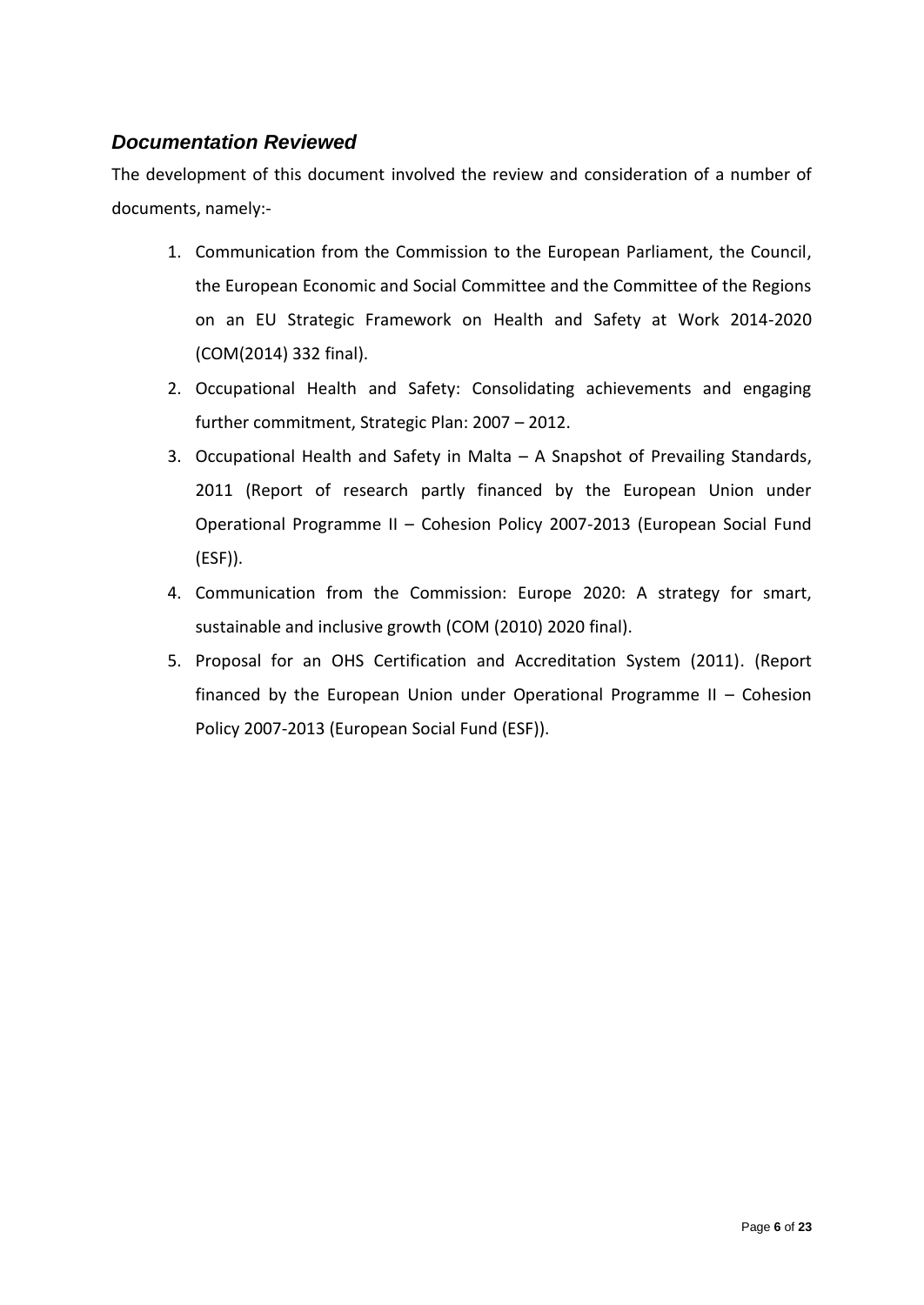## <span id="page-6-0"></span>*Vision of the OHSA*

The development of a culture, which goes beyond the workplace, which adopts a holistic view of health and that values risk prevention.

The Maltese workplace will be an environment where health and safety are not considered as afterthoughts but are integrated throughout all work systems and processes.

Appropriate preventative measures will be in place in all workplaces in Malta to minimise the possibility and severity of occupational incidents and illness. The ultimate goal is zero preventable incidents that can affect health and safety.

Employers and employees will be aware of the importance of preventative health and safety measures, and will have the knowledge, expertise and commitment to apply these measures to their workplace.

The OHSA will be a partner to organisations, working together to improve health and safety at every opportunity.

Within the context of the European Union, Malta will participate effectively in discussions regarding the continuous development of occupational health and safety levels.

#### <span id="page-6-1"></span>*Mission Statement*

Working with others to ensure healthier and safer workplaces in Malta.

### <span id="page-6-2"></span>*Mission Analysis*

The OHSA mission is succinct and direct: 'Working with others' means that the OHSA intends to involve and to collaborate with others (e.g. persons, employers, workers, constituted bodies, other countries) in order to gather feedback on policies, generate commitment and obtain consensus – the OHSA does not want to be seen strictly as a controlling body. In this sense therefore, it is a prerequisite for employers, employees and other stakeholders and duty-holders to adopt a critical and pro-active approach in recognising and controlling risks if further improvements are to be achieved.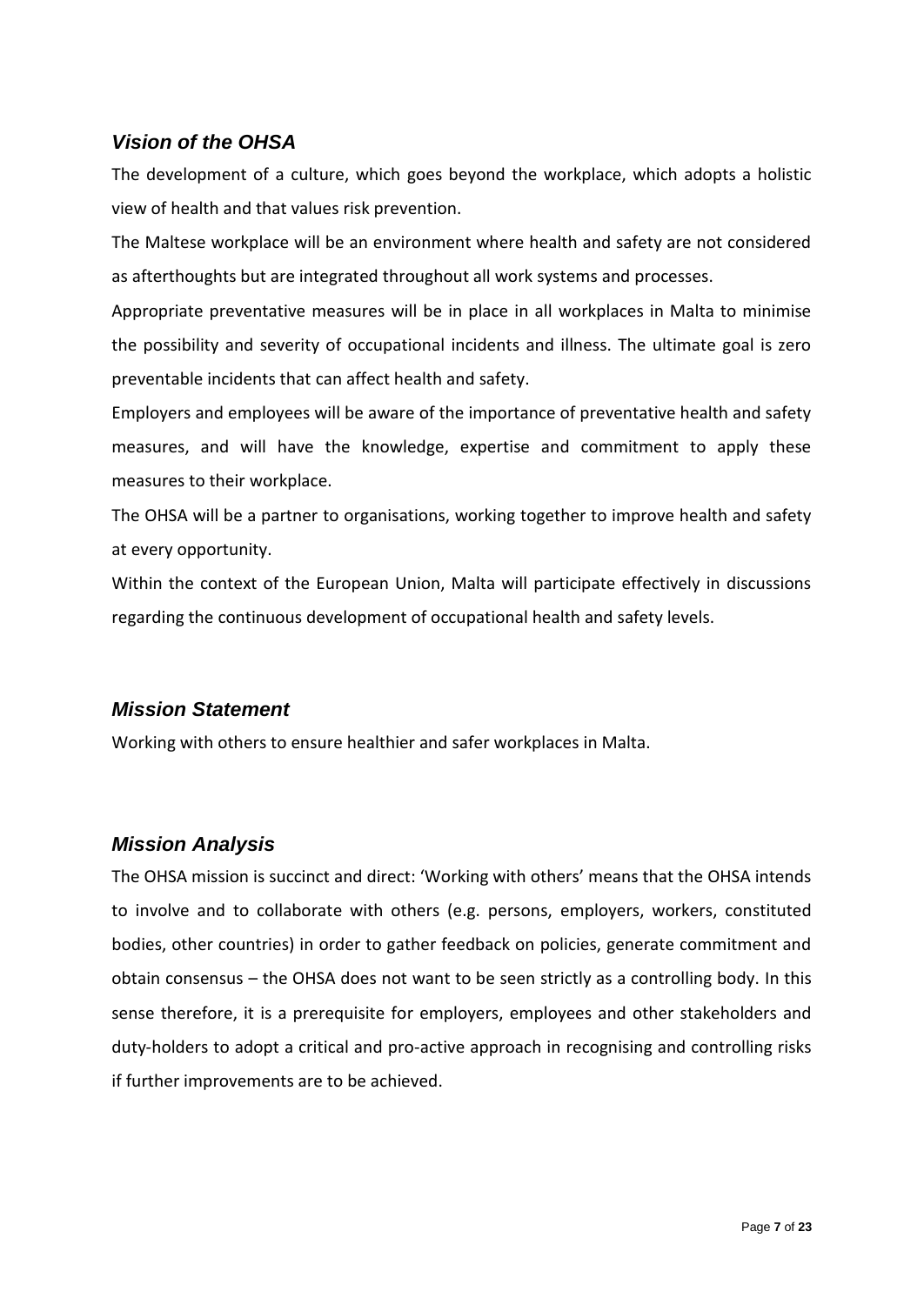There is a greater chance of success that health and safety levels in the workplace improve if the process is self-regulating i.e. the employers themselves recognise that it is in their best interests to provide their workforce with a healthy and safe environment.

#### <span id="page-7-0"></span>*The Present Situation*

It is only possible to start planning for the future when one has an accurate and detailed appreciation of the current situation. One must also try and understand the underlying causes that are hindering the development of safer workplaces.

Currently available statistics on workplace accidents are obtained through claims for an injury benefit payable under the Social Security Act. Data for fatal accidents at work are collated by the OHSA. Whereas efforts should remain being made so that injuries at work continue to decrease, at the same time, it is also very important that the severity of accidents is reduced, as the greater the severities of the accident, the more devastating the consequences.



<span id="page-7-1"></span>**Figure 1: Workplace injury rates and fatalities, 2003-2014/5.**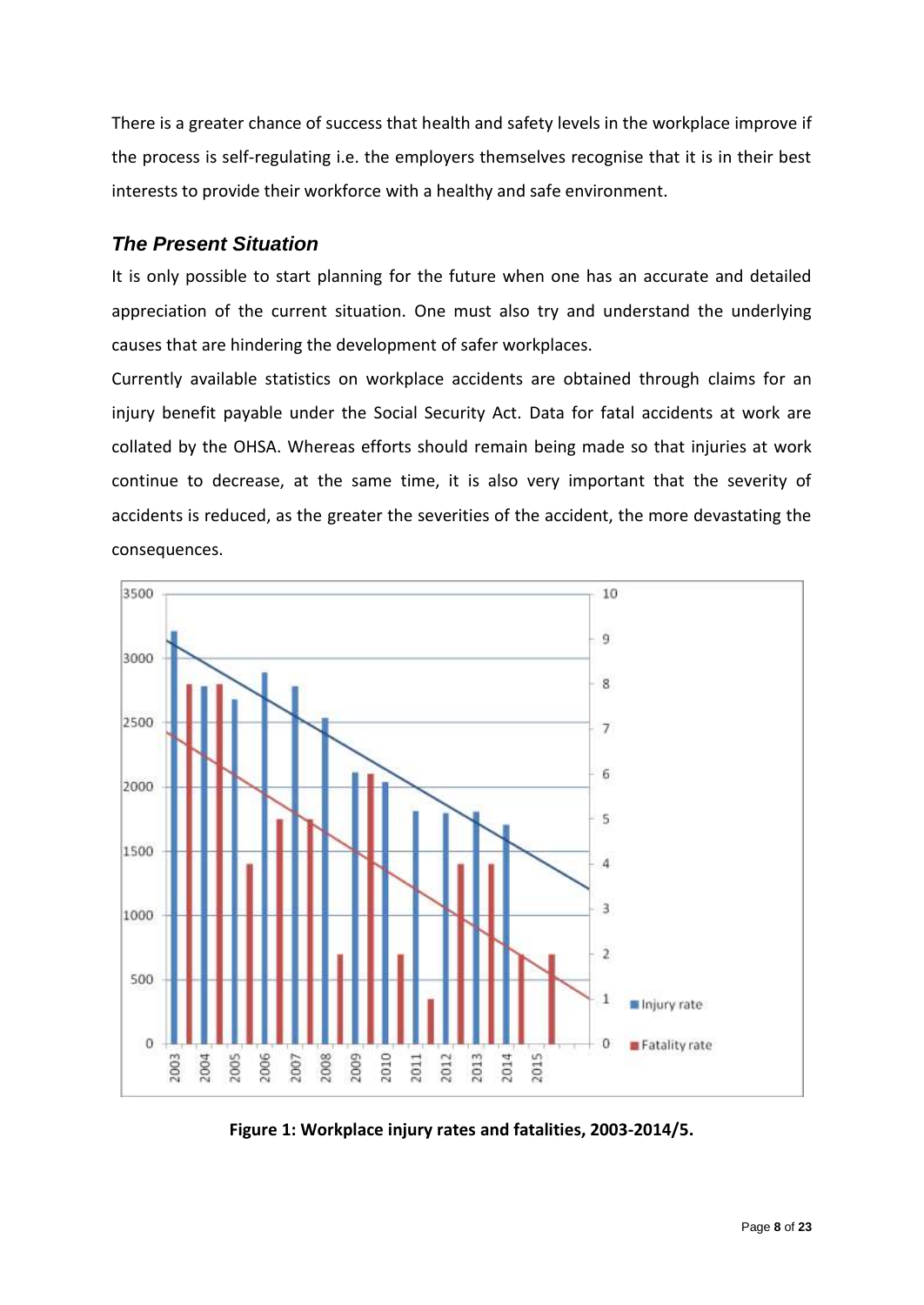Figure 1 shows available injury and fatality rates (number of occurrences per 100,000 employees) since 2003. The injury rates include injuries, which result in a worker or selfemployed person claiming one day and over of sick leave. Injury and fatal accident data include incidents, which are regulated by other Acts, and not by the OHSA Act, including incidents involving vehicular use, incidents on construction sites happening because of structural failures and maritime accidents.

Whereas statistics on injuries and fatal accidents at work are more or less reliable (the latter much more so), currently available data on occupational ill-health and morbidity remains lacking. A number of reasons account for this state of affairs – the association with work is often missed, there is a reluctance by medical practitioners to notify the relevant authorities since this is seen as an administrative burden, there is employee reluctance to inform the employer for fear of losing a job, reluctance of employers to notify OHSA for fear of enforcement action. Yet at the same time, this lack of reliable statistics belies the huge economic impact of occupational ill health – it also represents a substantial financial factor that is not included when calculating the cost of poor ohs standards to the nation.

Poor standards of ohs, industrial injuries, fatalities and occupational diseases place a large burden on the national economy, through the payment of social benefits, hospitalisation costs, retraining and replacement of workers and lost productivity. Improving overall standards will in the long term result in financial savings, especially in the construction and manufacturing sectors which are responsible for around 45% of the total number of injuries (over the period 2009-2013, the manufacturing sector recorded a consistent drop in injury rates, which has not been replicated within the construction sector). On the other hand, a consistent increase in rate was recorded in the Accommodation and Food Services sector. Following a reduction in the injury rate recorded in both the Transport & Storage sector, and in the Wholesale, Retail, Repair sector over the past years, a slight increase was recorded for 2013. In the last four years under review, the Construction Sector was associated with the highest injury rates.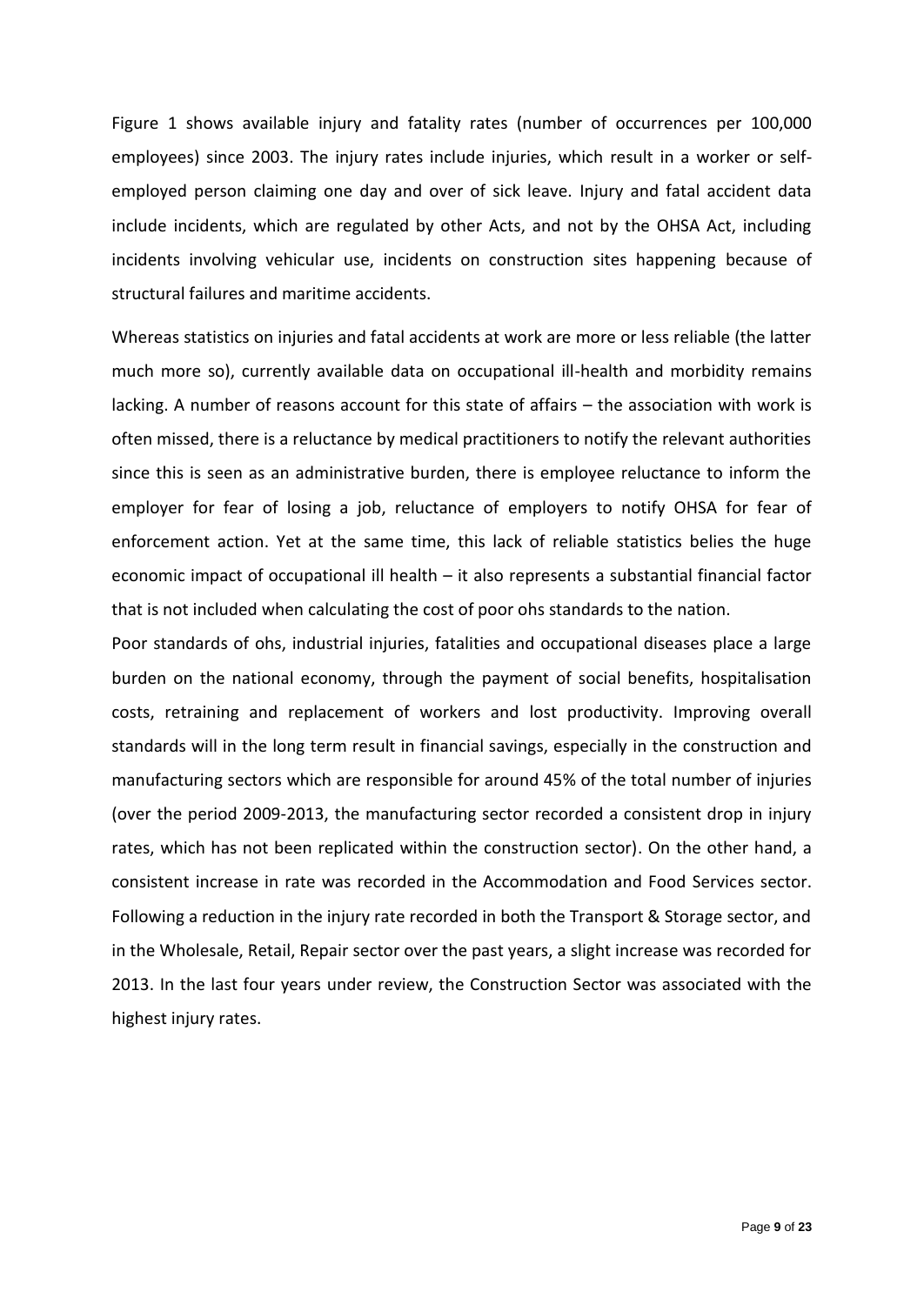

**Figure 2: Trends in sectoral injury rates, 2009-2013.**

<span id="page-9-0"></span>

| Year         | <b>Number of fatal</b><br>accidents | <b>Fatal accidents</b><br>(construction) | $FA$ – construction<br>(foreign workers)                        |
|--------------|-------------------------------------|------------------------------------------|-----------------------------------------------------------------|
| 2002         | 4                                   | 3                                        | 2                                                               |
| 2003         | 12                                  | 7                                        | 1                                                               |
| 2004         | 12                                  | 9                                        | $\overline{2}$                                                  |
| 2005         | 6                                   | 3                                        | 0                                                               |
| 2006         | 7                                   | 3                                        | 1                                                               |
| 2007         | 7                                   | 5                                        | 2                                                               |
| 2008         | 3                                   | 2                                        | 1                                                               |
| 2009         | 9                                   | 2                                        | 0                                                               |
| 2010         | 4                                   | 3                                        | 1                                                               |
| 2011         | 1                                   | 0                                        | 0                                                               |
| 2012         | 6                                   | 5                                        | 1                                                               |
| 2013         | 4                                   | $\mathbf{2}$                             | 0                                                               |
| 2014         | 4                                   | 3                                        | $\overline{2}$                                                  |
| <b>Total</b> | 79                                  | 47 (60%)                                 | 13<br>(28% of construction accidents)<br>(17% of all accidents) |

#### **Table 1: Fatalities in the construction sector, 2002-2014**

<span id="page-9-1"></span>Table 1 shows the number of fatalities in Malta – the highest risk sector remains the construction sector with 60% of all fatalities occurring during construction and building activities (this figure excludes fatalities to third parties, which are excluded from the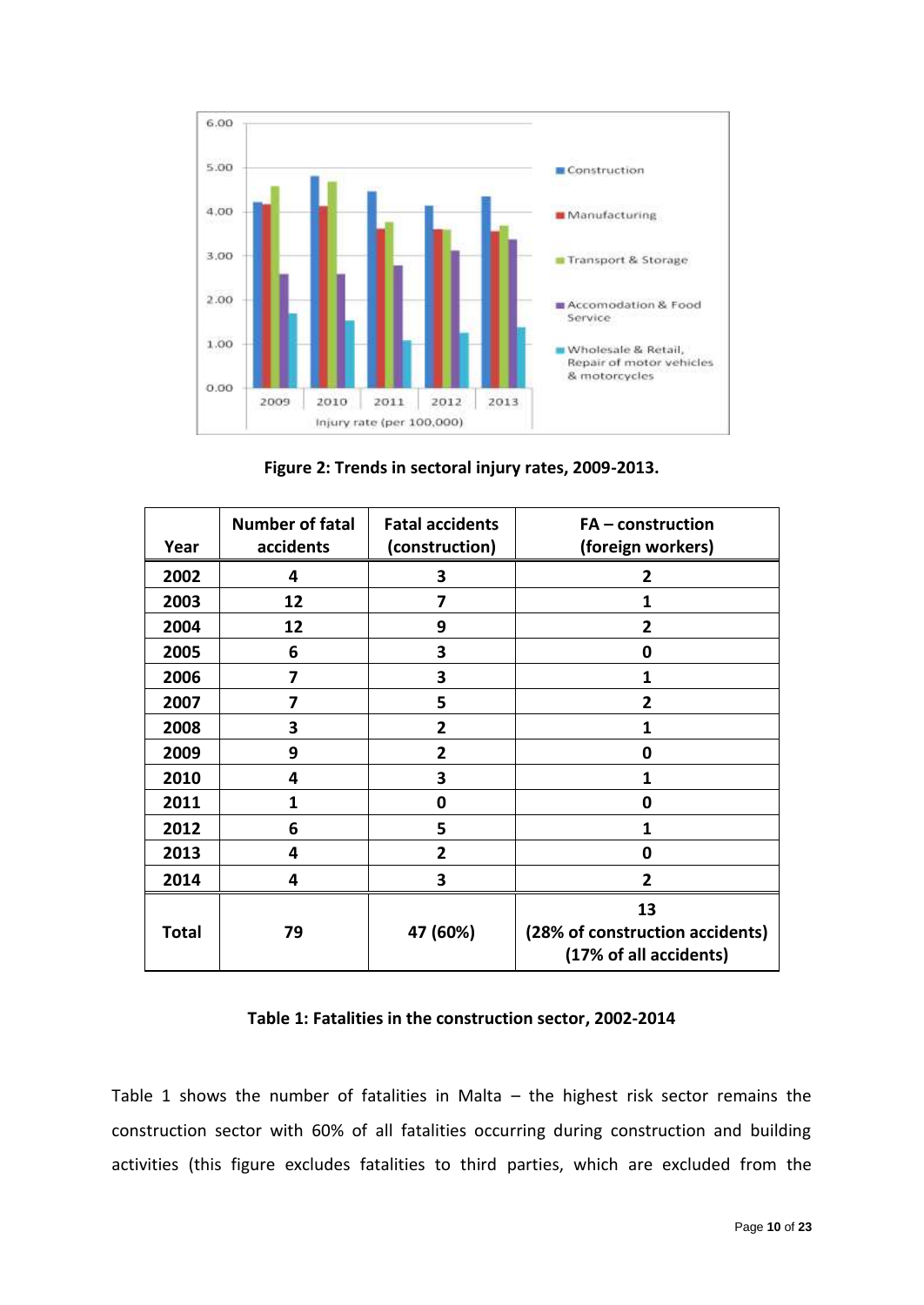relevant ohs statistics). 28% of these deaths involved foreign workers - this is an important phenomenon, which needs to be given attention.

Despite the significant reduction in accidents and better prevention, health and safety at work standards can be improved further. The economic and social benefits of public policy on health and safety at work are well documented in terms of positive impact on growth and higher productivity, reduction of accidents, and lower incidence of serious illnesses. However, when taking action, OHSA is aware of the need to take due account of the costs to companies, especially to microenterprises, self-employed persons and SMEs.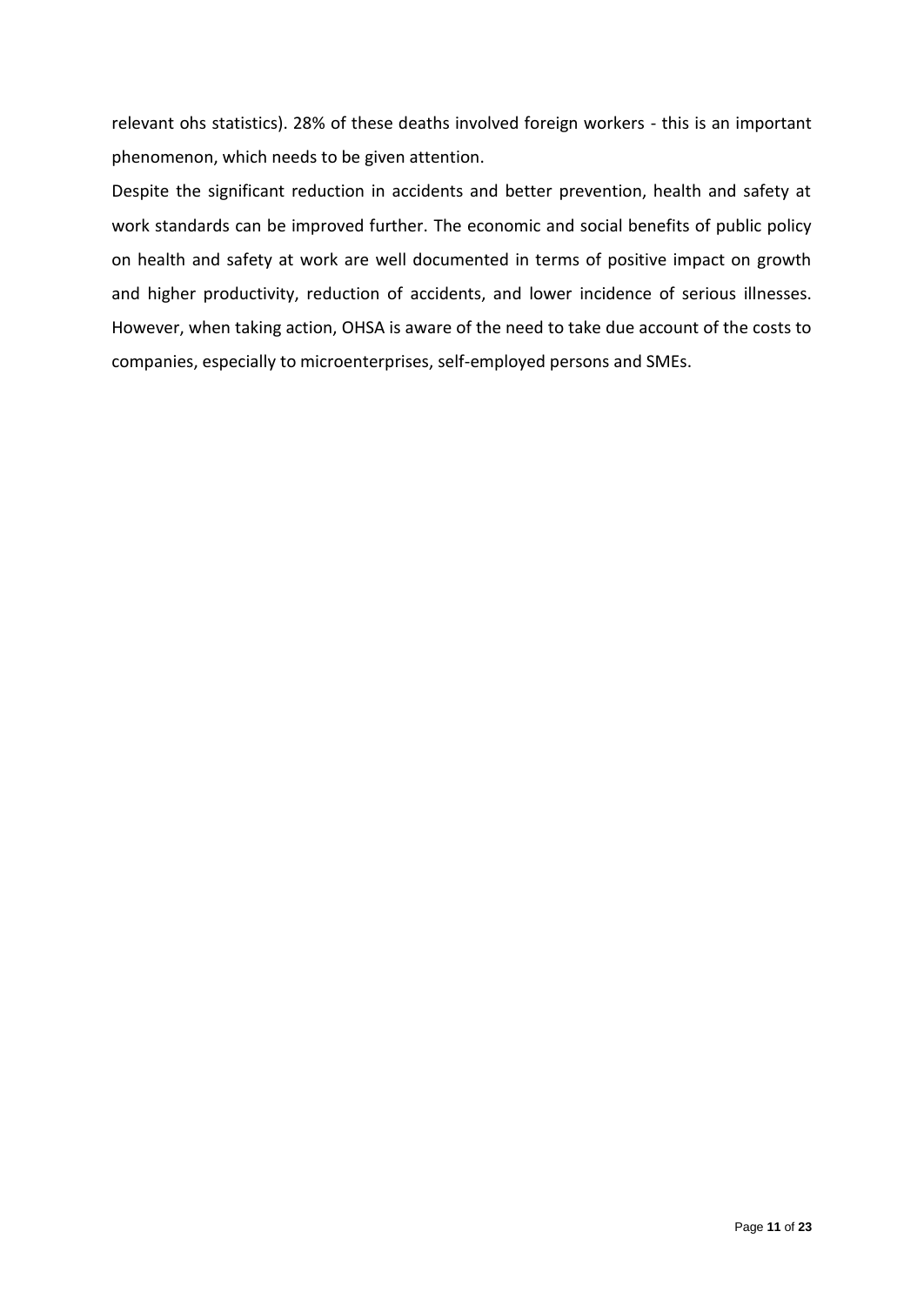## <span id="page-11-0"></span>**The Strategy**

#### <span id="page-11-1"></span>*Objective 1: Legislation, compliance and enforcement*

The current well-developed legislative framework needs to be constantly reviewed to ensure that the legislation remains relevant and updated to take into consideration all technological advances and emerging risks. OHSA has already adopted a set of operational processes and conditions in its pursuance of regulation and enforcement of the OHS legislation, including an enforcement policy, which has been made public, and which includes a range of enforcement actions proportionate to the risk

This notwithstanding, OHSA recognizes the fact that several economic sectors, employment groups and sectors of activity, face difficulties in complying with the regulatory requirements in this area. This requires a two-pronged approach – facilitating compliance by ensuring that statutory obligations remain simple, easily understood, and free from unnecessary bureaucratic or unnecessary burdens, while at the same time, recognising that compliance can be better achieved through the availability of information and practical guidance - improving the quality of information and providing practical tools to facilitate compliance with OSH legislation are therefore essential, taking into account the needs of micro and small enterprises and self employed persons. This is an ongoing process, and OHSA will continue its efforts in this regard, with the involvement of relevant stakeholders.

On the other hand, there needs to be adequate deterrents in place so that all duty holders that non-compliance does not pay understand it. Consequently, the benefits of achieving adequate levels of occupational health and safety need to be highlighted so that duty holders need not act only when compelled to do so by OHSA, but engage in a process of self-regulation. It is also realised that legislation needs to be simple, easy to understand, and devoid of unnecessary bureaucratic or administrative burdens to facilitate compliance. Without in any way reducing the level of prevention and protection currently provided by existing legislation, OHSA needs to continue with the process, started several years ago, of simplifying, and where appropriate, consolidating the current legislation, whilst ensuring that all new legislative initiatives are fit-for-purpose and not associated with, or give rise to any unnecessary burdens.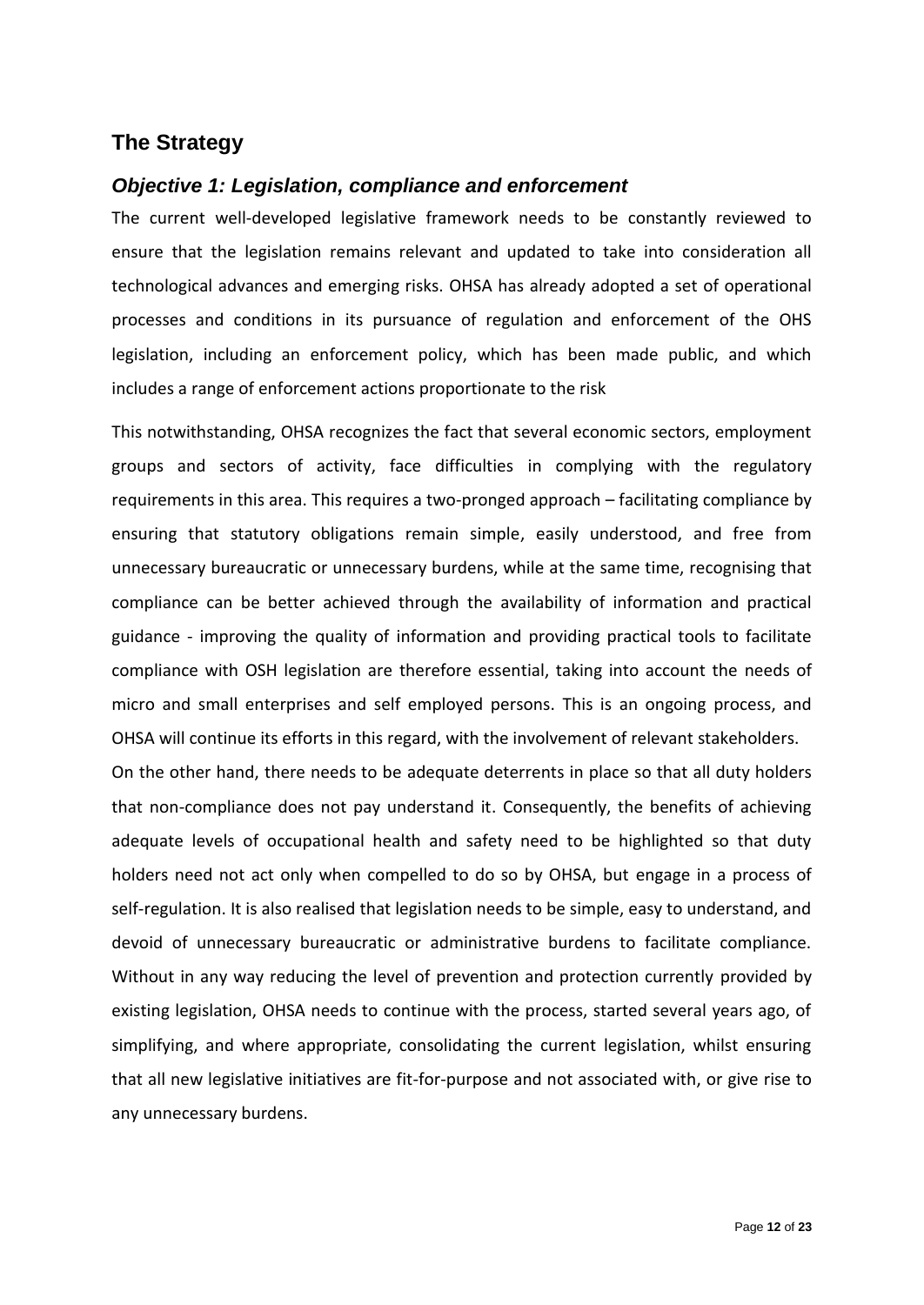#### <span id="page-12-0"></span>**Desired Outcomes**

- 1. Legislation and policies, which are relevant, coherent, simple, effective, and fully aligned with EU directives and with the reality of today's work in Malta. Unnecessary burdensome and bureaucratic provisions will be removed.
- 2. Compliant duty holders who understand the value and benefits of adequate health and safety levels, and who proactively act without the need of direct intervention from the OHSA through a process of self regulation.
- 3. A clearly defined structure and system of penalties (judicial and others) which serves as an adequate deterrent and which is applied transparently, equitably and with the least administrative burden possible on the OHSA.
- 4. A system which positively recognises and promotes organisations which make a real effort to improve OHS in their workplaces, whilst naming and shaming those who operate with the greatest uncontrolled risks or who repeatedly break the law.

#### <span id="page-12-1"></span>**Realisation**

- 1. During the coming years, OHSA will continue with its policy and legislative review so that Malta has a system, which is regularly updated and relevant to current needs, as well as being free of unnecessary bureaucratic and administrative burdens. Concurrently, there also need to be 'horizon scanning systems' in place which identify emerging risks, so that they can be brought under adequate regulatory control as early as possible.
- 2. OHSA will continue developing and, where appropriate strengthen, all its enforcement systems and tools, so that they remain well-defined, transparent, equitable and unambiguous, and serve as an actual deterrent. This holds true especially for cases of gross negligence and repeated or prolonged non-compliance. Towards this end, OHSA also needs to ensure a range of enforcement actions that it can bank on within a transparent, equitable system of enforcement actions. For this reason, OHSA will review and update its current Enforcement Policy so that it becomes fully aligned with all legislative amendments and reflects current needs. The system needs to encourage rapid compliance while penalizing detractors, especially repeat offenders. Adequate safeguards should exist for the protection of enforcers and other relevant key players in the field, including OHSA's Officers,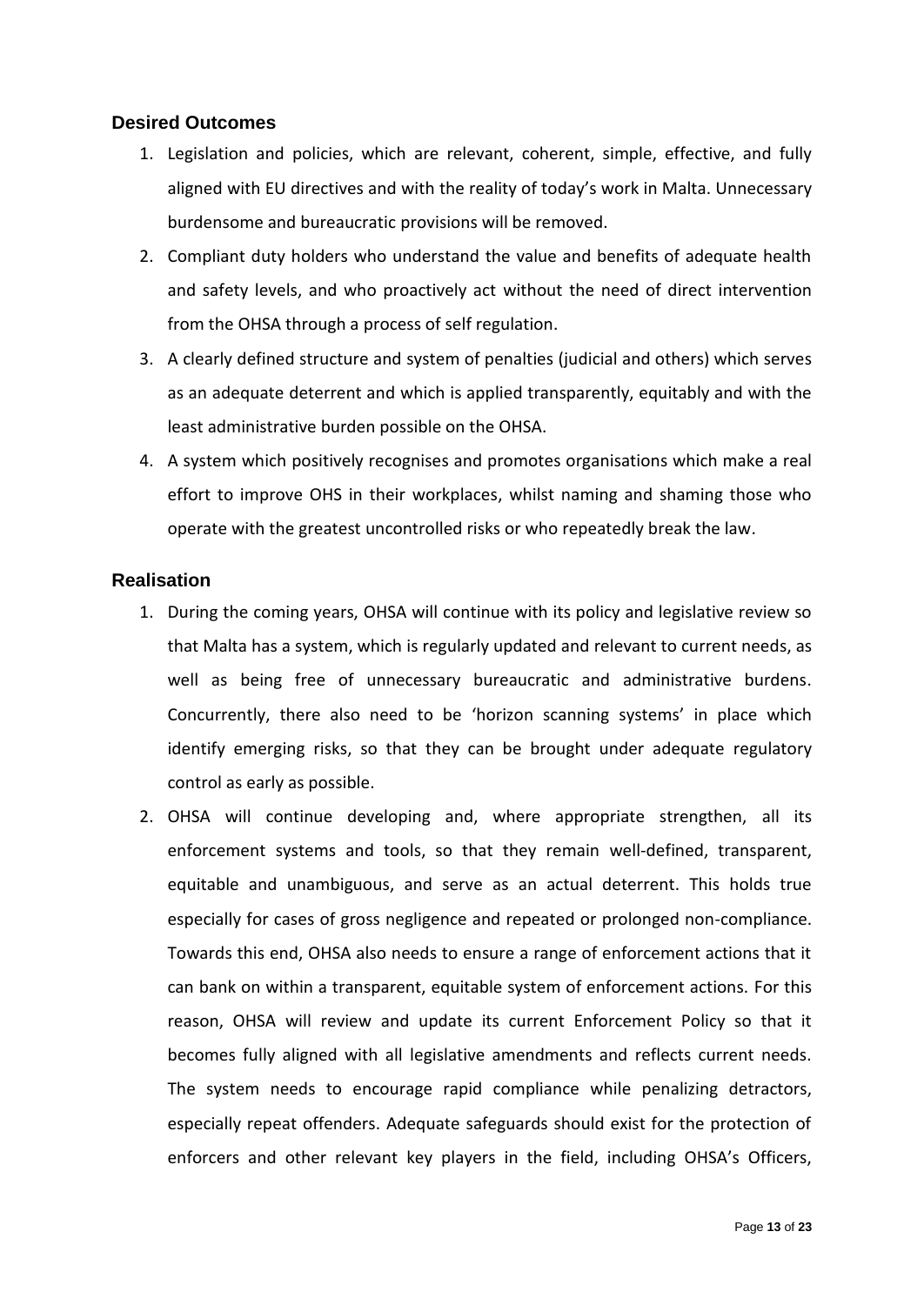construction project supervisors, designated health and safety officers or other competent persons appointed by the employer and workers' health and safety representatives.

- 3. OHSA also needs to foster a better working relationship between it and the courts, and in particular, there needs to be a legal provision that ensures that an OHSA representative is always included in the court proceedings involving OHS charges. In addition, it must be ensured that the penalty associated with a guilty verdict is always of a magnitude higher than the administrative penalties imposed by OHSA. This alignment, will involve the judiciary system and the OHSA working together to ensure penalties and fines are proportionate.
- 4. A number of government organisations have responsibilities that overlap to some degree with OHSA, or, their operational procedures could be of value to help regulate ohs. Although OHSA has no direct influencing power over other government organisations, the Authority has to proactively make collaborative approaches with these entities with the view of either delineating roles and responsibilities so as to avoid duplication of action and to decrease unnecessary bureaucratic procedures, or to solicit their cooperation in furthering the goal of high levels of occupational health and safety.
- 5. SMEs generally have fewer resources to implement necessary preventive and protective measures; conversely, the negative impact of ohs problems can have a disproportionate effect on their operations. OHSA therefore has the challenge of achieving a balance between obtaining SME compliance in controlling risk, without on the other hand posing any additional bureaucratic or administrative burdens. OHSA will facilitate and promote better compliance by making available and distributing compliance-aiding tools (such as RA checklists), information and guidance that can easily be put into practice. Furthermore, the impact of any administrative, bureaucratic or legal measure on vulnerable groups, including SMEs will continue being considered prior to the implementation of such measures.
- 6. The law assigns onerous duties and functions to OHSA. Although the common perception remains that the Authority is the "one all, be all, do all", the law also assigns distinct responsibilities to other duty holders, including employers and employees, workers' health and safety representatives and the designated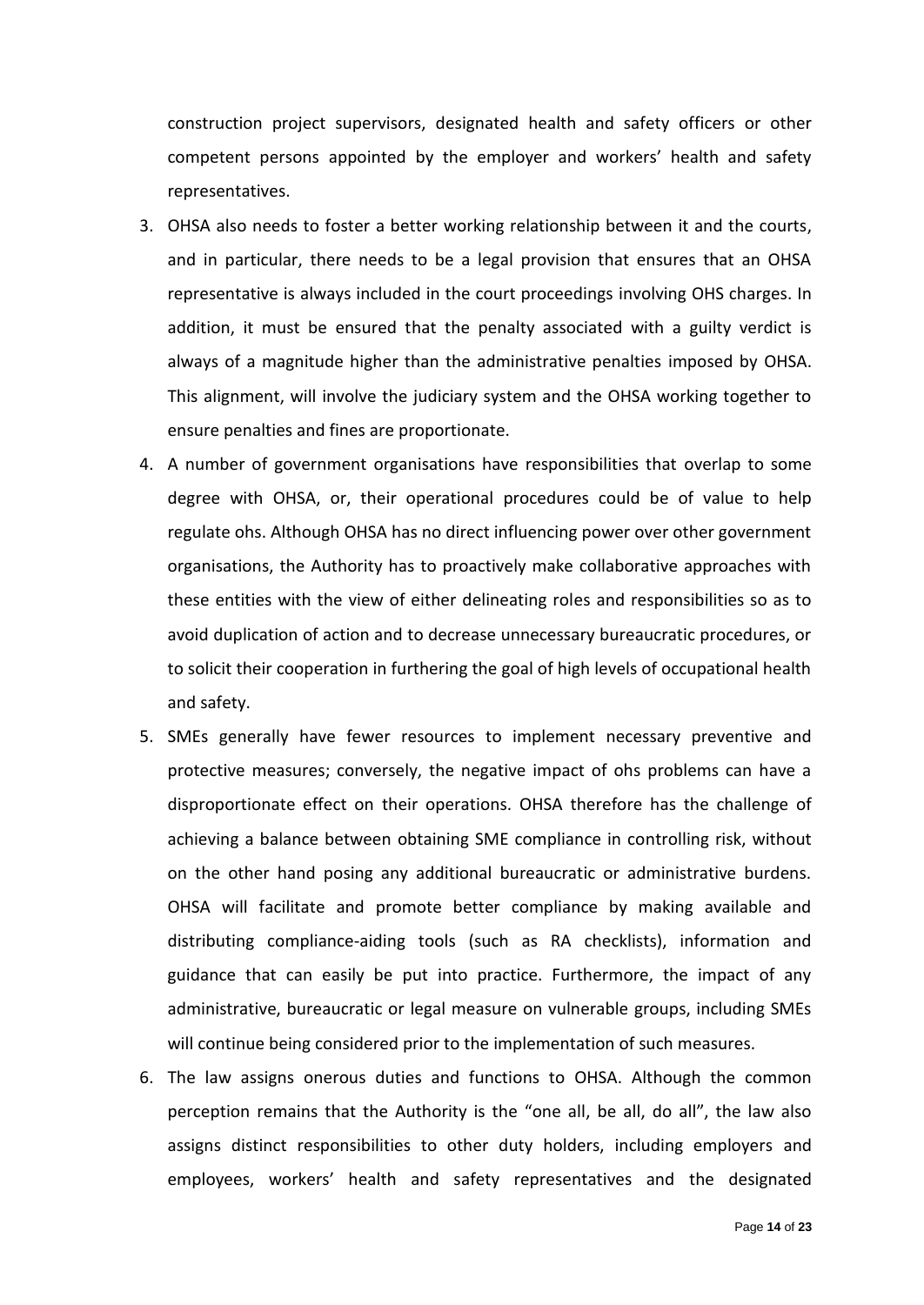competent persons appointed by an employer to provide advice on the preventive and protective measures required to be taken. Whereas OHSA should promote a greater degree of engagement by these duty holders (which from a legal point of view, includes construction project clients and project supervisors), it has to remain vigilant to ensure that services or advice are only given by competent, impartial and recognised persons. This will be achieved through the development of a transparent, traceable and effective certification and accreditation system for third party providers of OHS services including advice to duty holders and the provision of OHS training.

- 7. Whereas judicial sanctions and administrative fines should remain, and whilst ensuring that they serve as an adequate deterrent, there also needs to be systems in place that encourage compliance, which should be seen by duty holders as a desired objective, rather than an imposition by OHSA. Duty holders also need to be incentivated to be able to do this and OHSA needs to look out for opportunities by which this can be achieved, as happened with MicroInvest, a Malta Enterprise initiative through which investments for safeguarding ohs became eligible for tax rebates and other financial incentives. OHSA will also implement a public communication policy that promotes high-achievers, but which also 'names and shames' low-achievers - bad press will be a stimulus for an organisation to improve.
- 8. OHSA recognizes the fact that a number of economic and industrial sectors require assistance to achieve compliance, not least because they lack the necessary human resources, which would allow them to keep track of all the relevant legal obligations and technological changes in the world of work. For this reason, OHSA will continue producing and making available free, easily understood information, technical documentation, guidance documents and tools that facilitate compliance. It will also publicize and disseminate all such relevant material appropriately to duty holders. In particular, OHSA will continue to publicize the benefits of using the Online Interactive Risk Assessment (OIRA) tool developed by the European Agency for Safety and Health at Work (EU-OSHA) and will develop the same tool for different economic sectors or sectors of activity.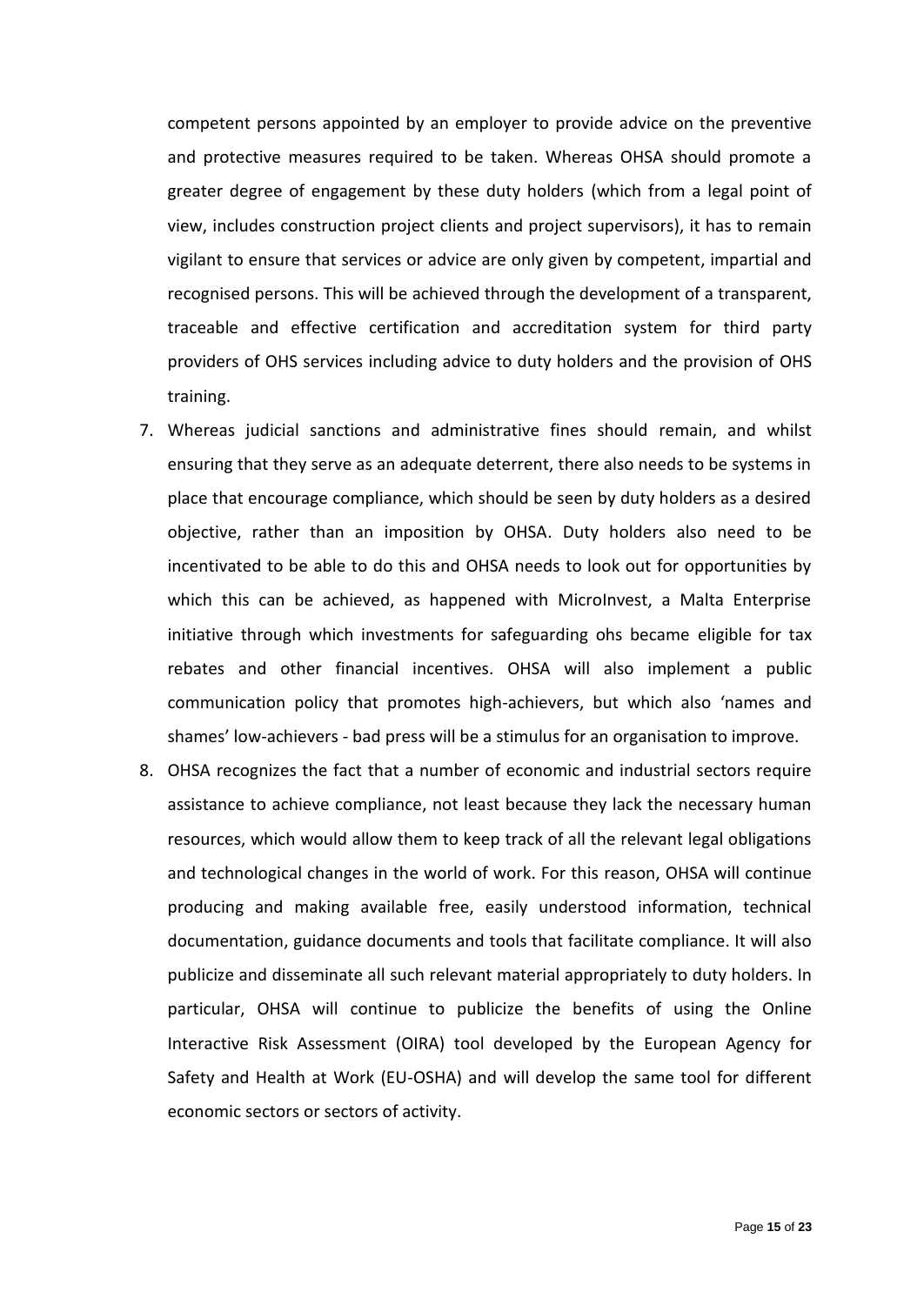## <span id="page-15-0"></span>*Objective 2: Capacity Building*

Capacity building represents the degree to which OHSA is resourced and its employees trained to the best standards achievable. Resourcing incorporates both employees and the availability of systems, information and tools.

[Capacity](http://en.wikipedia.org/wiki/Capacity_development) development at OHSA should focus on understanding the obstacles that inhibit OHSA's employees from realizing their development goals while enhancing the abilities and tools that enable them to achieve measurable and sustainable results.

Since its setting up in 2001, the number of employees at OHSA has remained more or less stable despite increases in the number of responsibilities assigned to OHSA. This frequently means that employees are given different roles and functions to fulfil, and tasks that are not necessarily related to their individual area of expertise. This notwithstanding, it is to the great merit of OHSA employees that such roles and tasks are invariably carried out competently.

All employees undergo training in their areas of responsibility, and can be considered adequately capable and competent. However, it is essential that all employees continue to receive training which reflects changing circumstances, especially in the world of work, and in particular, emerging risks.

From a systems perspective, all employees have access to computers to allow documenting, printing, email access and internet access and are networked with the Government system. All aspects of analysis, progress monitoring, management reporting and statistics are carried out manually (albeit with the assistance of spreadsheets and word processing).

#### <span id="page-15-1"></span>**Desired situation**

All employees are fully competent for the tasks assigned to them, including new and additional tasks arising as a result of EU Membership, legislative changes and changes in the world of work.

In order for OHSA to be able to regulate and enforce OHS adequately, the OHS Authority needs to operate at full complement with all its employees being trained to a high degree of competence and proficiency.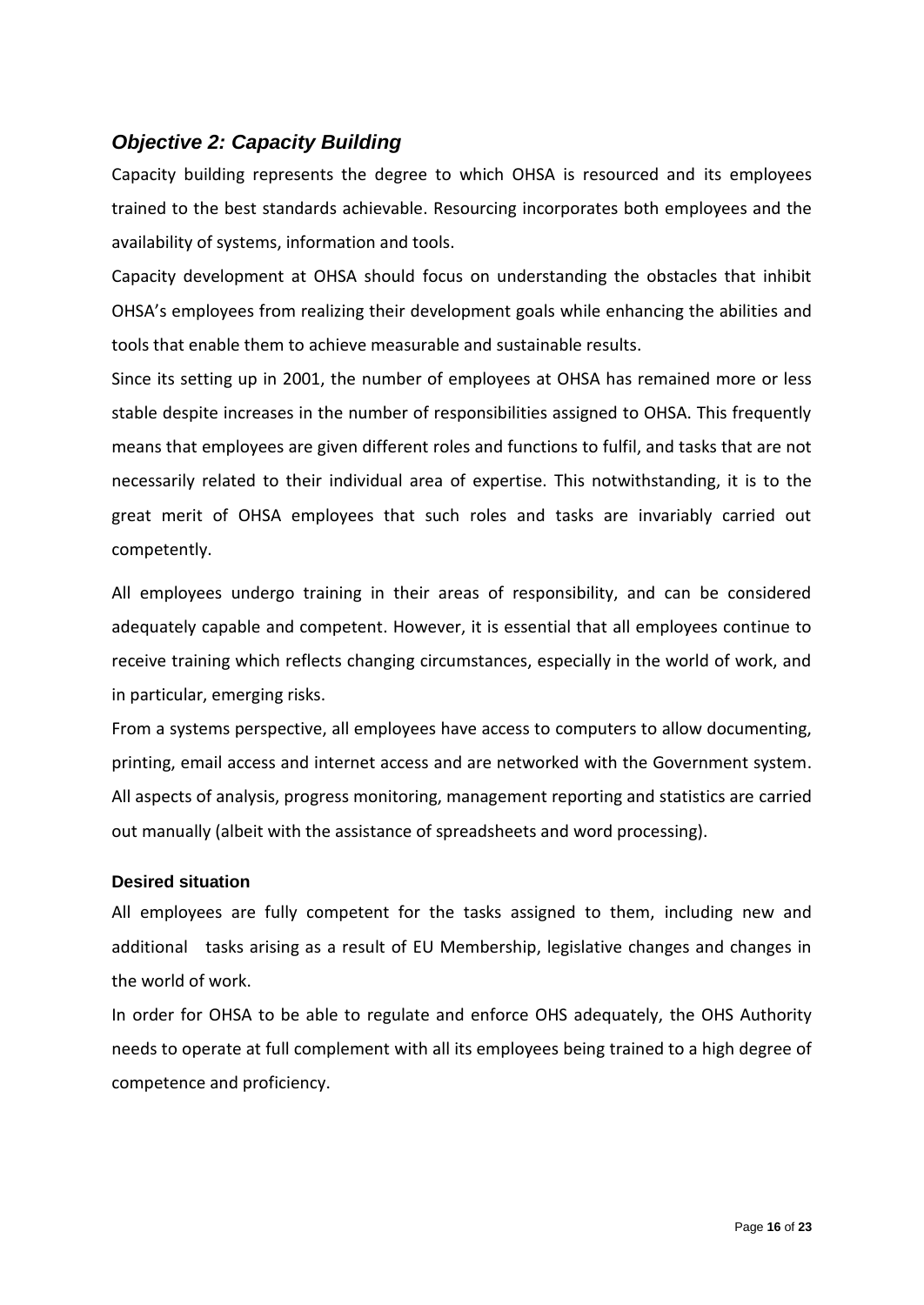#### <span id="page-16-0"></span>**Realisation**

- 1. OHSA will continue to identify training needs of all its members of staff, particularly with regards to their additional and, or changing roles. This needs to be done as an ongoing process. For this purpose, OHSA will conduct a map of the resources needed and identify their training needs. OHSA shall also evaluate its capacity to carry out its main duties on enforcing OSH legislation, in line with the requirements of the European Commission's Senior Labour Inspectors Committee (SLIC). Additionally, OHSA needs to review its communications needs so as to ensure a timely, effective response when indicated as well as to ensure an adequate output of information to all who may require it.
- 2. OHSA will continue tapping various sources of funding for specialised training and in particular will continue applying for relevant EU funding, as they are made available. It will also continue to participate in Inspector Training Exchange initiatives taken at an EU level, as part of SLIC's exchange of labour inspectors programme.
- 3. It is recognised that members of staff will be able to carry out their tasks more effectively and efficiently if they have adequate tools at their disposal. OHSA's Management Information System (MIS) is intended to minimise the involvement of the OHS Officer in administrative tasks. This is achieved through a high level of automation and a well defined workflow. OHSA will work towards achieving greater automation in its database systems, including those relating to equipment requiring periodic certification. Moreover, more quality statistical information will become available to enable the Officer to pick those organisations that may be a high OHS risk.
- 4. Through its MIS, an abundance of statistical information will build up over time, regarding work place visits, organisational compliance ratings, accident investigation reports, etc. Equipped with this source of OHS data, OHS Officers can focus and prioritise their time much more productively, while management could closely monitor the performance of all internal OHSA activities so that progress towards achieving this strategic objective can be measured.
- 5. OHSA needs to be able to monitor the performance of its members of staff transparently and effectively. The MIS can be used to provide performance related information relating to workflow and throughput, which can be used to gauge the employee's level of productivity. This information will also be the stimulus for future resourcing and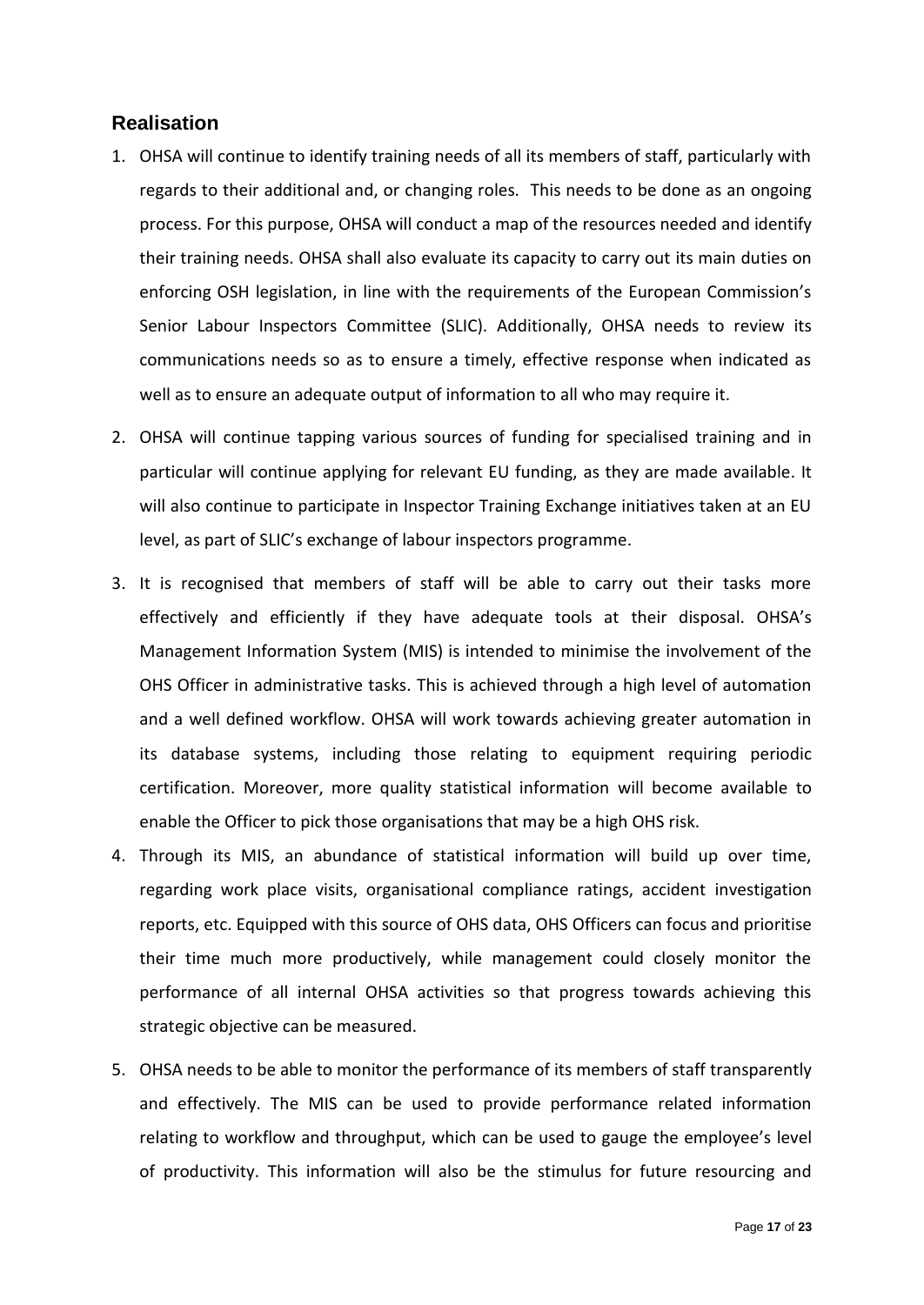delegation of work. A key area of performance will be the Authority's effectiveness in raising OHS compliance and awareness. Part of the development of the MIS will incorporate compliance ratings, enabling changes in compliance levels to be monitored numerically.

6. One focus of the OHSA is to increase the level of injury and ill-health reporting. Whilst the employer & employee may decide not to submit an injury benefit claim, many injuries will require clinical treatment. It is proposed that clinical staff (doctors and nurses) are approached and asked to inform the OHSA if they suspect an occupational injury has gone unreported. As part of the MIS development, internet/email access would be available to the clinical personnel to submit such reports, anonymously if necessary. Implementation of the MIS is the key strategic project that will facilitate the huge benefits, in both increased automation and the resulting richness of statistical and analytical data.

#### <span id="page-17-0"></span>*Objective 3: Communicating the Benefits of OHS*

Sustained, lasting improvements in the prevailing levels of occupational health and safety can only be accomplished if all stakeholders and dutyholders recognise and appreciate the need to achieve adequate standards. Protective and preventive measures should not be seen as a cost or a burden, but as an investment in the workforce, the organisation and the nation.

Real improvements in OHS will only be registered once all employers, as the primary dutyholders, genuinely appreciate the need for good preventative OHS measures in the workplace, and recognise themselves as the responsible party for affecting this.

To achieve changes in the mentality and culture of a society, one has to embark on widereaching education programmes that tackle specific target groups. At the same time, OHS needs to be mainstreamed in all aspects of education.

The prevailing culture can also be changed by achieving synergy with and mainstreaming ohs in other policy areas such as public health, public procurement and employment issues.

Over the years, OHSA has taken numerous awareness building initiatives, promoted education and training, and disseminated information regarding key occupational health and safety issues and the methods required to prevent occupational injury, ill health or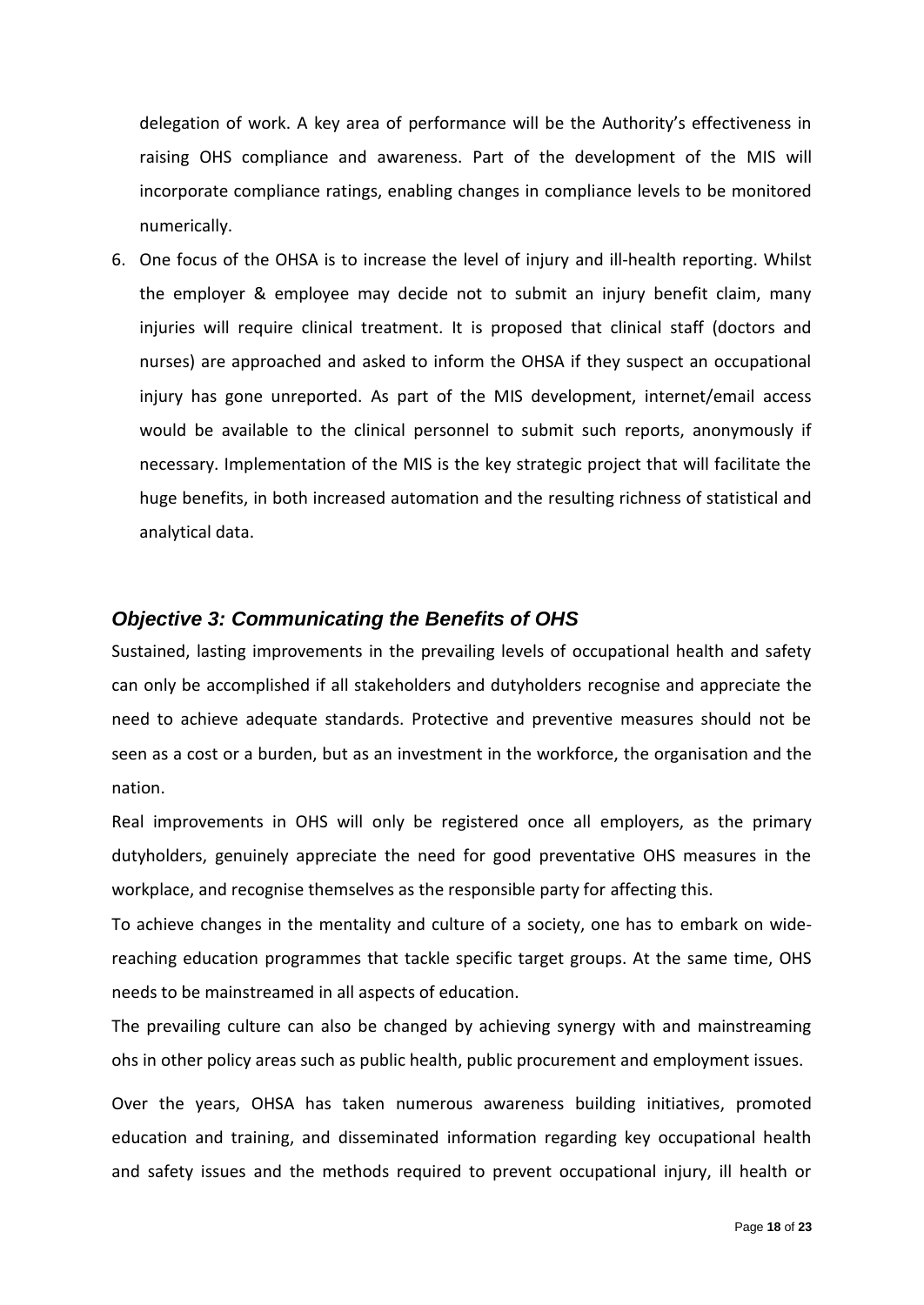death. In fulfilling these statutory functions, OHSA notes that these initiatives are bearing fruit as evidenced by various indicators used to gauge improvements or otherwise. However, it is recognised that such initiatives should continue, and where necessary improved upon, so as to sustain the positive momentum achieved.

At the same time, the general opinion persists that it is the responsibility of others (Government, OHSA, employees) to ensure adequate levels of ohs; other misconceptions concerning OHSA's statutory roles and functions, as well as legal obligations, remain common. In particular, OHSA also notes that despite its efforts, a number of dutyholders remain unwilling to make the necessary financial investments by which to ensure a safe working environment for their employees.

Cultural complacency is a big challenge to try to change. A transformation in attitudes can only be achieved over time, with continual effort and focus. The initiatives planned to promote, regulate and enforce OHS are the drivers to achieving this change in attitude, many of which are subject to both available finances and a willingness from the social partners to participate and enable the process.

#### <span id="page-18-0"></span>**Desired situation**

- 1. Employers and employees recognise their responsibility in achieving a safe environment for their workers, and feel proud of a positive contribution to OHS. Employers and the constituted bodies appreciate the importance and priority of OHS preventative measures.
- 2. Trade unions distance themselves from attempts to use ohs as a bargaining chip and understand fully the benefits of ohs.
- 3. To have OHS representation in all workplaces in Malta and Gozo so as to ensure the meaningful participation by all workers on matters that can affect their health and safety.
- 4. To have established communication channels to workers, to be able to easily and efficiently build OHS awareness, as well as communicate changes in legislation and new developments in OHS.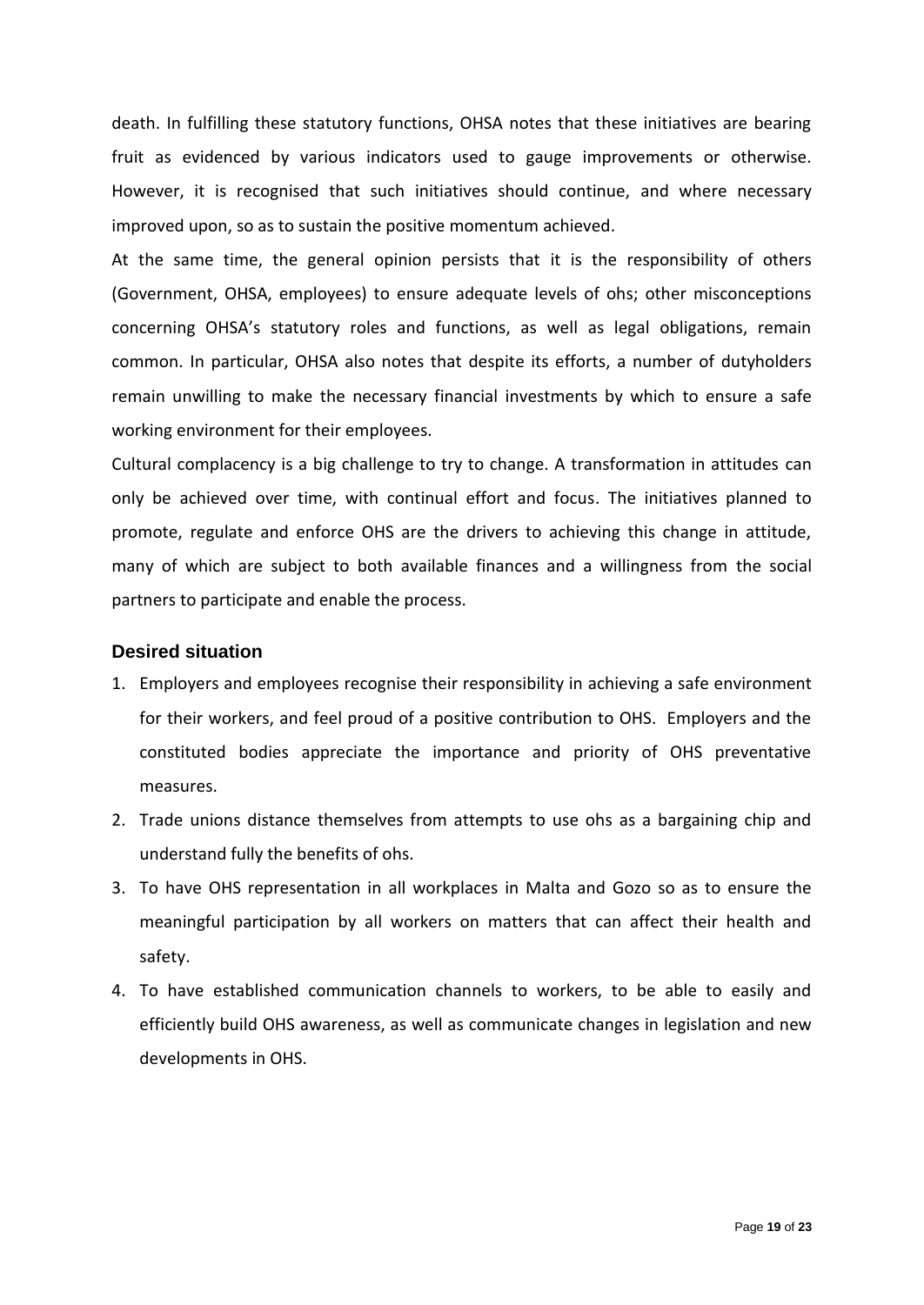#### <span id="page-19-0"></span>**Realisation**

- 1. To continue the awareness building that has been embarked upon over the recent years; to strengthen arrangements with the media and constituted bodies to ensure that OHS issues are kept high-profile.
- 2. To build on the system concerning the appointment of Workers' representatives, and to ensure that such representatives are kept interested and committed to OHS in their workplace.
- 3. Develop a promotional policy, which focuses on the positive promotion of OHSA and its effectiveness. Unfortunately, OHSA is usually linked with bad press – accidents, deaths and health hazards. Employers still tend to perceive OHSA as an intrusive organisation that only gets in the way of their business. The basis of this promotional policy should be to identify positive outcomes that can be linked to OHS, and to ensure that this is communicated back to organisations and the general public. OHSA's web site and media slots are all appropriate platforms to do this.
- 4. Awareness building will continue throughout the 6 year period as the youth enter the workplace and there is turnaround in employer management positions, it is imperative that OHS awareness is constantly pushed. Furthermore, OHSA will continue promoting the exchange of good practice as a means of supporting SMEs. Such campaigns will not only include EU wide initiatives, but will also identify specific themes of local interest. Where possible, external funding for these initiatives will be sought, including from the EU OSH Agency and SLIC. Where appropriate, OHSA will continue partnering other lead organisations to assist them in the successful realisation of their projects having similar or complimentary scopes as those pertaining to occupational health and safety.
- 5. Public policy in other areas can contribute to an improved working environment. Potential synergies with other policies concerning education, research, and public health, the protection of the environment, industrial policy and public procurement will be more actively explored to ensure coherence.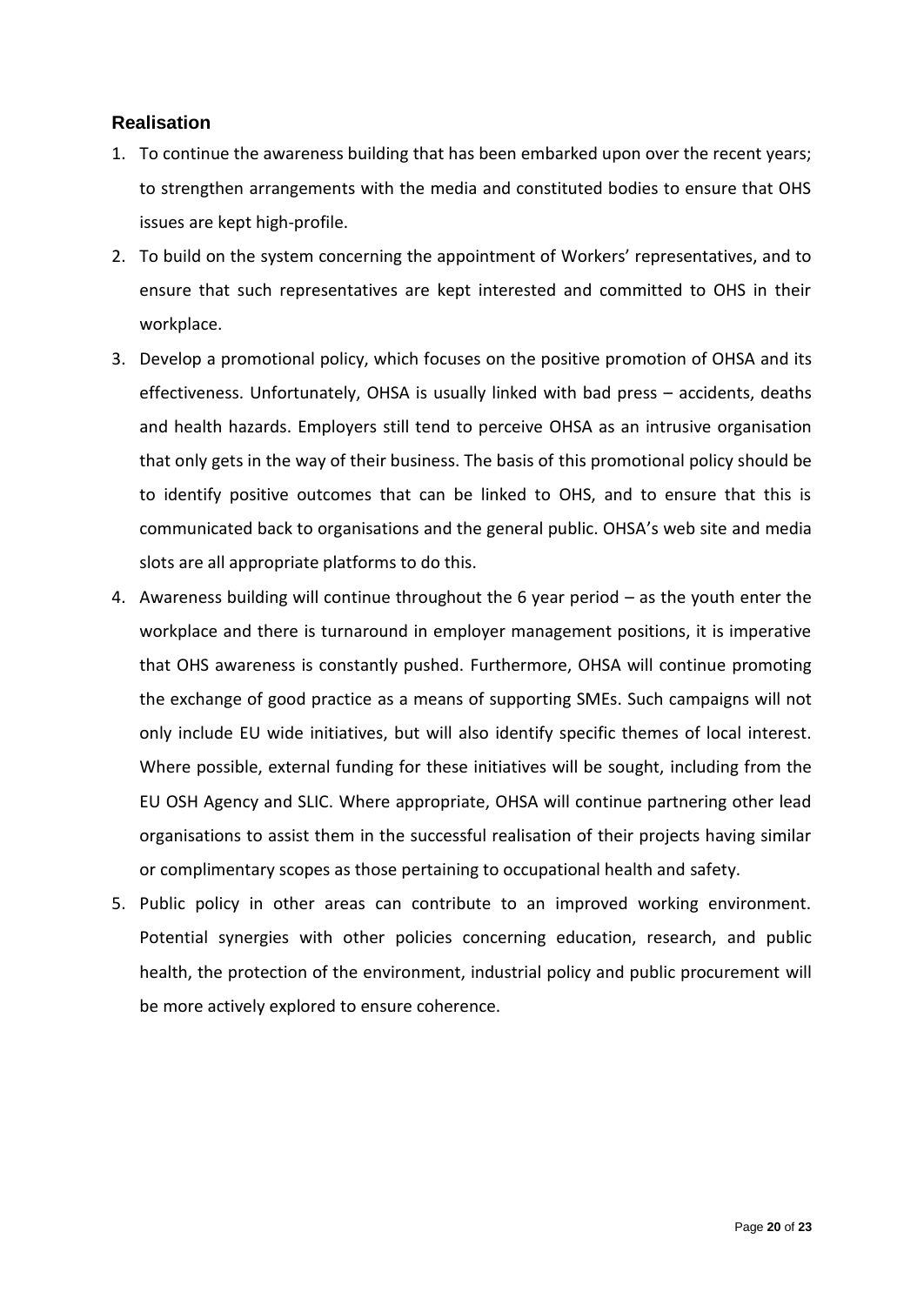## <span id="page-20-0"></span>*Objective 4: Taking appropriate action against Existing & Emerging risks* Wworking life is in a state of constant change, often brought about by a shift towards intensive production cconsequentt to the newly emerging structures in world economics. In effect, this means that, apart from the traditional problems of industry, there are now newly emerging problems, which include:

- the introduction of new technologies and the ever-growing importance of information and communication technology;
- growth in the services sector, resulting in increases in ergonomic and psychosocial risks;
- new employment trends including increases in part time and temporary jobs, selfemployment and outsourcing;
- demographic changes, including the ageing of the working population and increasing participation of women in the workforce; and
- increasing work intensity and work load.

These so-called new and emerging risks either did not previously exist and are caused by new processes, new technologies, new types of workplace, or social or organisational change; or, are long-standing issues which start being considered as risks due to a change in social or public perception (e.g. stress, bullying). There are also new risks which are being identified as a result of new scientific knowledge or evidence.

It is recognised that emerging risk identification is a highly complex task, requiring a high level of expertise due to major data gaps and uncertainties in the evaluation process. However, even limited data can serve to identify new risks if properly analysed – a case in point concerns the ongoing data collated by the Authority concerning the high incidence of fatal accidents involving foreign workers – these have accounted for 28% of all fatal accidents occurring in the construction industry. The Authority recognises that Malta faces a problem involving irregular workers, and in respect of whom there may be an inequitable access to health and safety prevention and protection. There exist other groups of workers who may themselves be vulnerable by virtue of some other factor – the presence of a disability, the extremes of age and the gender of the worker  $-$  such factors necessitate different or higher levels of protection. This and other situations require the collection of data which is relevant, correct and up to date if any analyses are to be made and any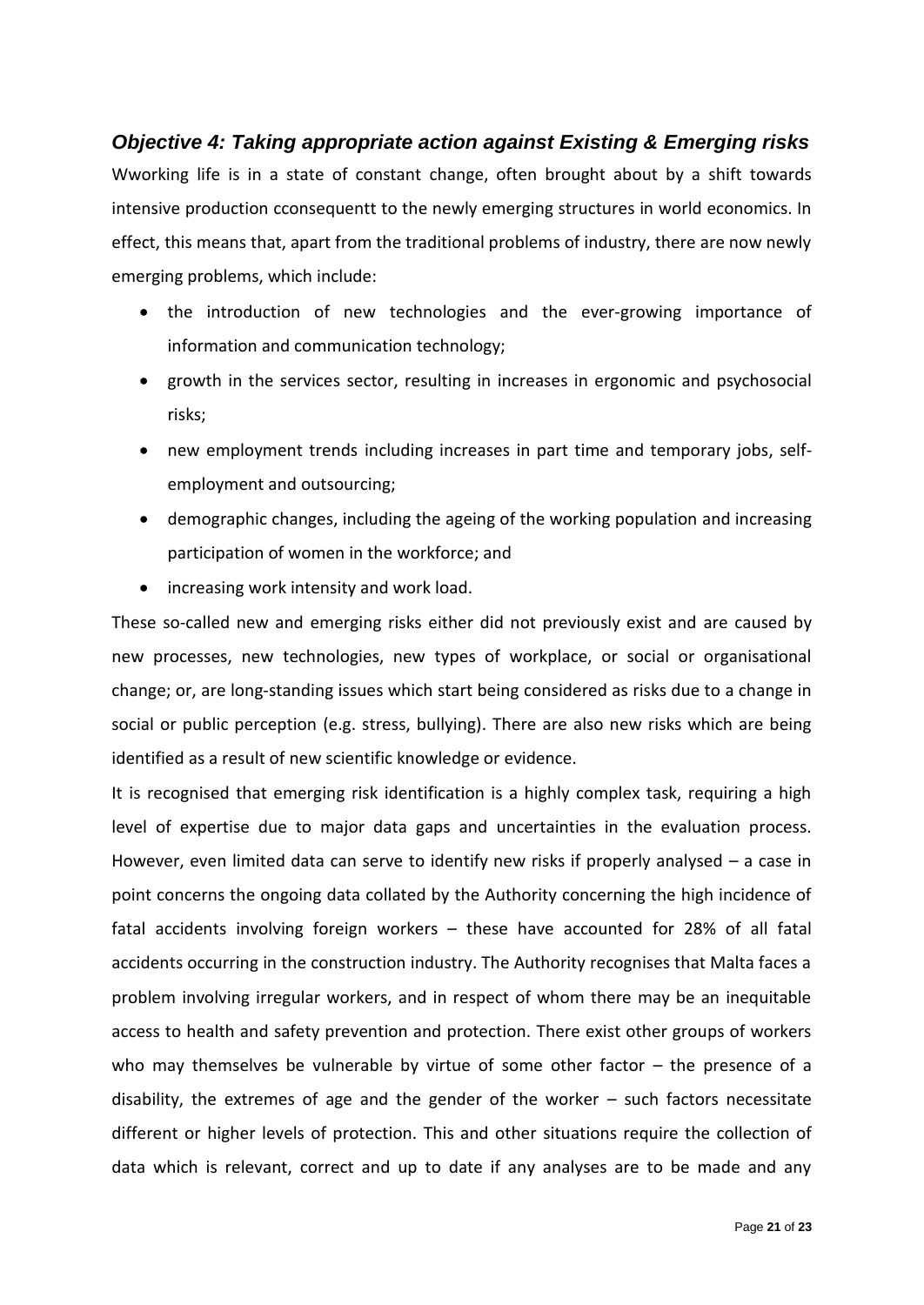meaningful conclusions reached, especially with regards to emerging risks. It is important that evidence-based policies can rely on reliable, timely and comparable statistical data on work-related accidents and diseases, occupational exposures, work-related ill-health.

#### <span id="page-21-0"></span>**Desired Situation**

- 1. To have in place a system for the collection of comprehensive and accurate data on occupational accidents, injuries, ill-health, morbidity and fatal accidents, with the full participation of medical practitioners, employers and other Government entities that have a role to play.
- 2. To have medical practitioners who are fully knowledgeable of their legal responsibilities, the association between ill-health and work conditions, and who are sensitised to the different health needs of different sectors of the worker population.
- 3. To have accurate detailed information about the state of play with regards to ohs in Malta and its effect on the economy.
- 4. To ensure the full and equitable access to ohs preventive and protective services, which takes into account both individual and collective needs.

#### <span id="page-21-1"></span>**Realisation**

- 1. OHSA will continue to seek various funding options as would allow it either to carry out or to commission meaningful research in the area. Such research will be used to determine the prevailing levels of occupational health and safety and, in particular, to identify problem areas; such resaearch will be useful in determining future national OHS policies.
- 2. OHSA will continue its discussions with the Department of Social Security, the Health Division and other stakeholders so that all data concerning the true incidence and prevalence of occupational injury, disease, morbidity and fatality can be collated. In particular, the OHSA will actively start discussing with other stakeholders, including insurance agencies, for the adequate sharing of information.
- 3. Cognizant of the fact that previous attempts to introduce postgraduate courses for medical practitioners have not been successful, OHSA will be exploring other avenues by which such an important group of stakeholders can be provided with information as would allow them to appreciate better the association between work and ill-health and to report cases of occupational diseases which come to their attention.